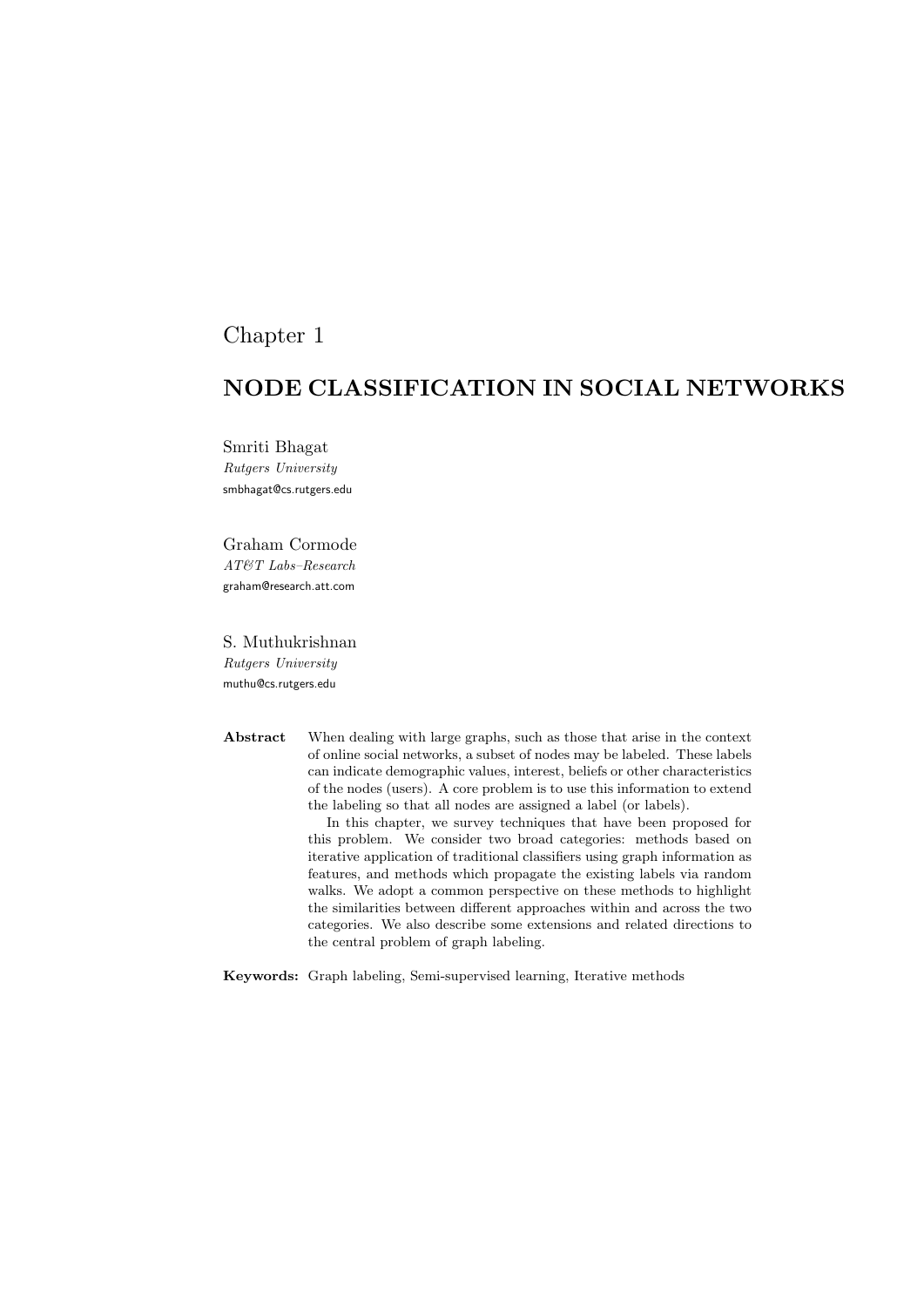# 1. Introduction

The emergence of online social networks (OSNs) in the past decade has led to a vast increase in the volume of information about individuals, their activities, connections amongst individuals or groups, and their opinions and thoughts. A large part of this data can be modeled as labels associated with individuals, which are in turn represented as nodes within a graph or graph-like structure. These labels come in many forms: demographic labels, such as age, gender and location; labels which represent political or religious beliefs; labels that encode interests, hobbies, and affiliations; and many other possible characteristics capturing aspects of an individual's preferences or behavior. The labels typically appear on the user's profile within the network, or attached to other objects in the network (photos, videos etc.).

There are many new applications that can make use of these kinds of labels:

- Suggesting new connections or contacts to individuals, based on finding others with similar interests, demographics, or experiences.
- Recommendation systems to suggest objects (music, movies, activities) based on the interests of other individuals with overlapping characteristics.
- Question answering systems which direct questions to those with most relevant experience to a given question.
- Advertising systems which show advertisements to those individuals most likely to be interested and receptive to advertising on a particular topic.
- Sociological study of communities, such as the extent to which communities form around particular interests or affiliations.
- Epidemiological study of how ideas and "memes" spread through communities over time.

Of course, these are just a few examples of the many different ways social network data is of interest to businesses, researchers, and operators of social networks. They have in common the aspect that knowing labels for individuals is a key element of each application.

In an ideal world (as far as these applications are concerned), every user within a social network is associated with all and only the labels that are relevant to them. But in the real world, this is far from the case. While many users choose labels to apply to themselves, these labels can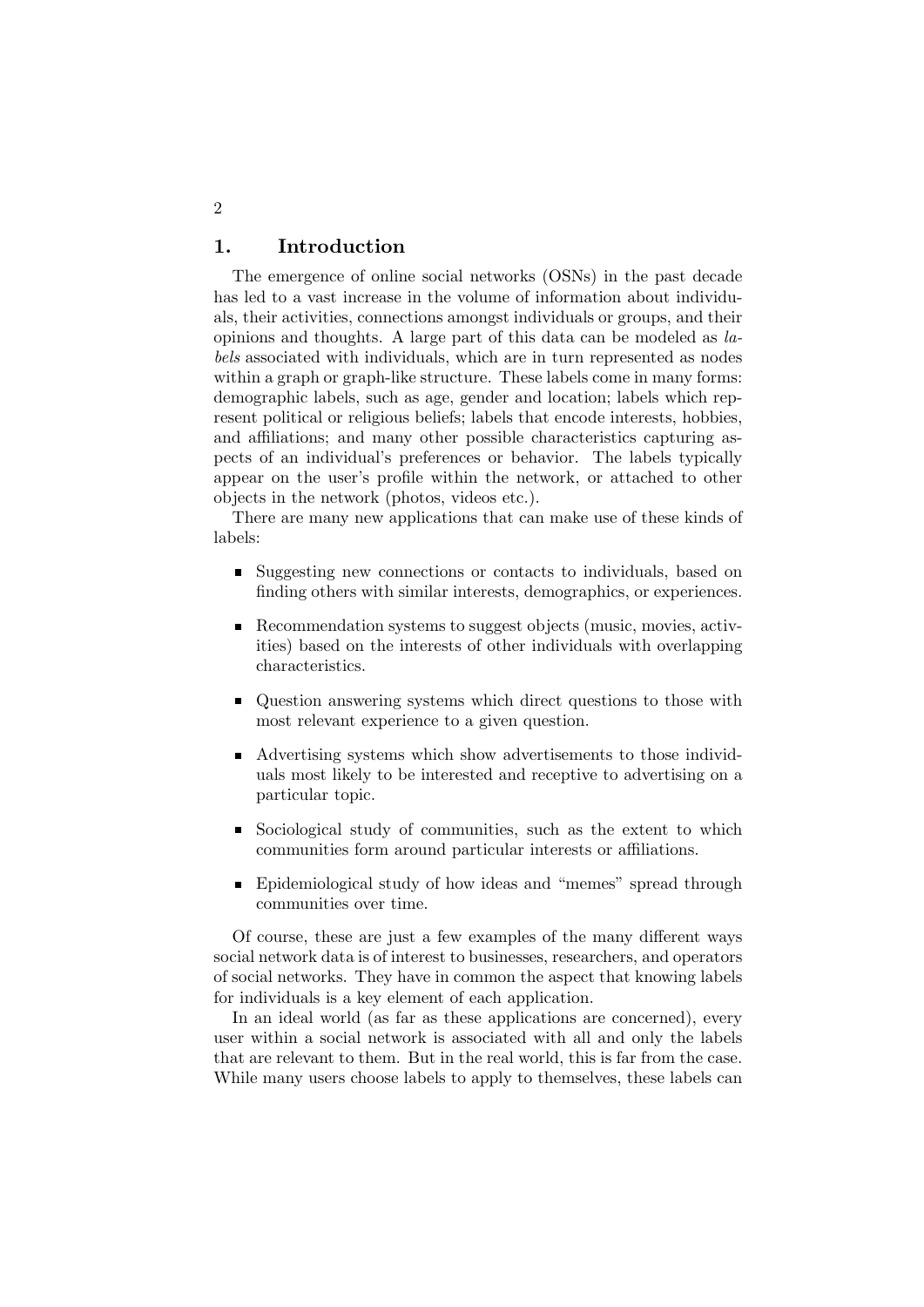be misleading, inappropriate, outdated, or partial. This is for a variety of reasons: users may fail to update or add new labels as time progresses, letting their profile information grow "stale"; out of concerns for privacy, users may omit or distort information about themselves; users may simply forget or neglect to include information about their most important activities and interests; and some users simply delight in listing wantonly misleading information to amuse themselves and those who know them. Such distortions are prevalent, although not overwhelmingly so [18]. The consequence of this noise is to reduce the effectiveness of methods for the applications listed above. In particular, the most pressing problem is the absence of labels in certain categories (such as demographics or interests), which can make it impossible to provide useful suggestions or recommendations to that user.

The Graph Labeling Problem. This leads to the central problem of interest in this chapter: given a social network (or more generally, any network structure) with labels on some nodes, how to provide a high quality labeling for every node? We refer to this as the "graph labeling problem", with the understanding that the basic problem can be abstracted as providing a labeling for a graph structure. Variations on this problem might work over generalized graph structures, such as hypergraphs, graphs with weighted, labeled, or timestamped edges, multiple edges between nodes, and so on.

A first approach to this problem is to engage experts to provide labels on nodes, based on additional data about the corresponding individuals and their connections. Or individuals can be incentivized to provide accurate labels, via financial or other inducements. Indeed, historically this is exactly what sociologists have done when studying social groups of the order of tens to a hundred nodes, for example [35]. But this approach does not scale when confronted with networks containing hundreds of thousands to millions of individuals. While it may be feasible to rely on a moderate number of expert labeled nodes, or even a large fraction of "noisy" self-labeled nodes, this is very far from the goal of all nodes perfectly labeled.

Instead, we consider methods which use the information already encoded in the partially labeled graph to help us predict labels. This is based on the paradigm of machine learning and classification. In other words, we aim to train a classifier based on the examples of nodes that are labeled so we can apply it to the unlabeled nodes to predict labels for them (and also to nodes that have some labels to augment or replace their current labels). However, there are several aspects of this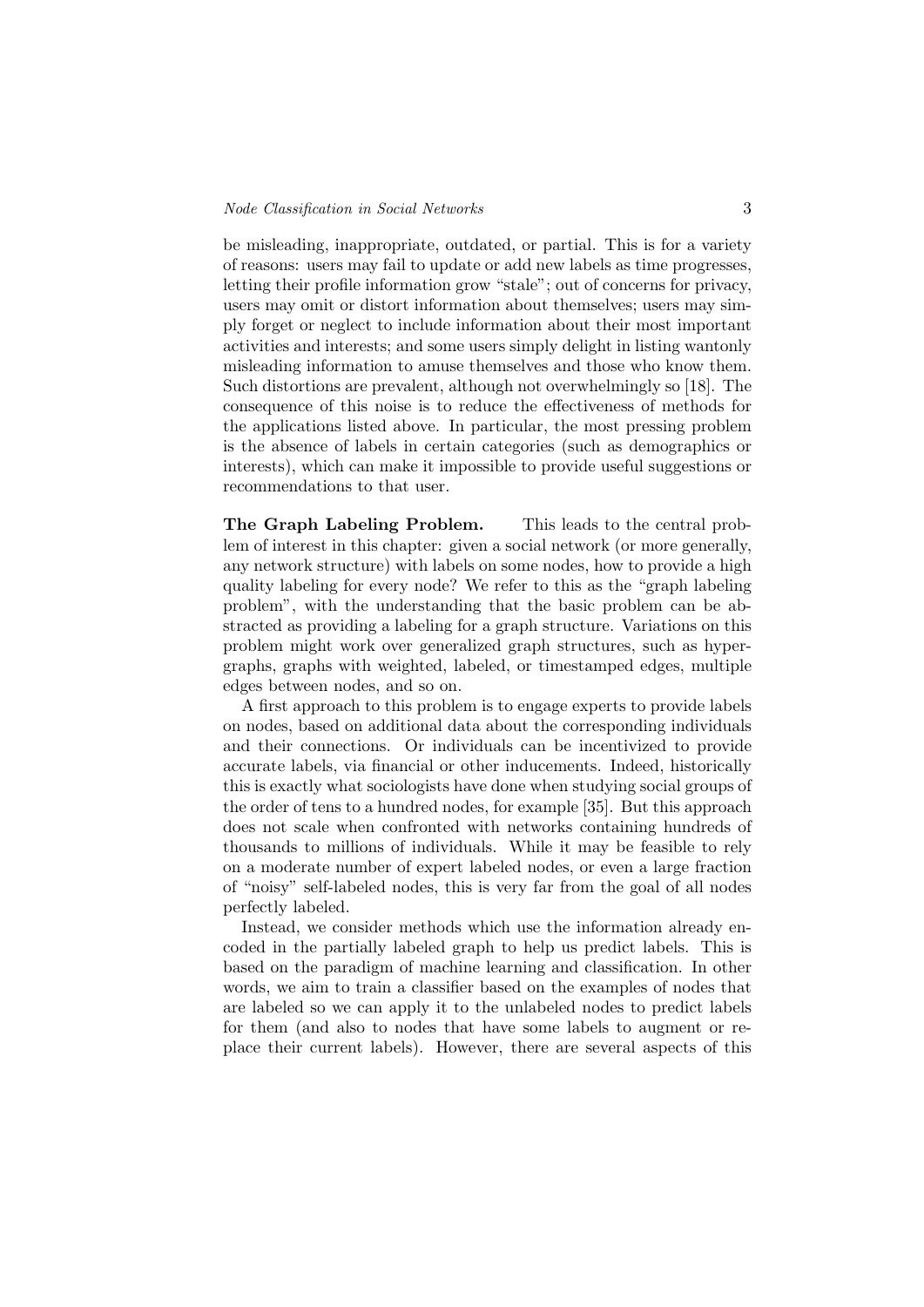setting which make it somewhat different to the traditional model of classification, as will become apparent.

As is usual in machine learning, we first have to identify some "features" of nodes that can be used to guide the classification. The obvious features are properties of the node itself: information that may be known for all (or most) nodes, such as age, location, and some other existing nodes. But the presence of an explicit link structure makes the graph labeling problem different from traditional machine learning classification tasks, where objects being classified are considered independent. In contrast to the traditional setting, we can define additional features, based on adjacency or proximity in the graph. A first set of features are based on simple graph properties: the degree (number of neighbors) of the node; the neighborhood size reachable within two or three steps; the number of shortest paths that traverse through the node, and so on. But perhaps more interesting are features derived from properties of the nearby nodes: the labels of the neighbors form a canonical feature in this setting.

One may ask why the labels of neighboring nodes should be useful in predicting the label of a node. Certainly, if the edges between nodes were completely arbitrarily generated, there would not be much information to glean. But in social networks, links between nodes are far from arbitrary, and typically indicate some form of a relationship between the individuals that the nodes represent. In particular, a link can indicate some degree of similarity between the linked individuals: certainly not exact duplication, but sufficient to be a useful input into a learning algorithm.

Formally, the social sciences identify two important phenomena that can apply in online social networks:

- homophily, also known informally as "birds of a feather", is when a link between individuals (such as friendship or other social connection) is correlated with those individuals being similar in nature. For example, friends often tend to be similar in characteristics like age, social background, and education level.
- **co-citation regularity** is a related concept, which holds when similar individuals tend to refer or connect to the same things. For example, when two individuals have similar tastes in music, literature or fashion, co-citation regularity suggests that they may be similar in other ways or have other common interests.

If one can argue that either of these phenomena apply in a network of interest, then it suggests that information about nodes with short graph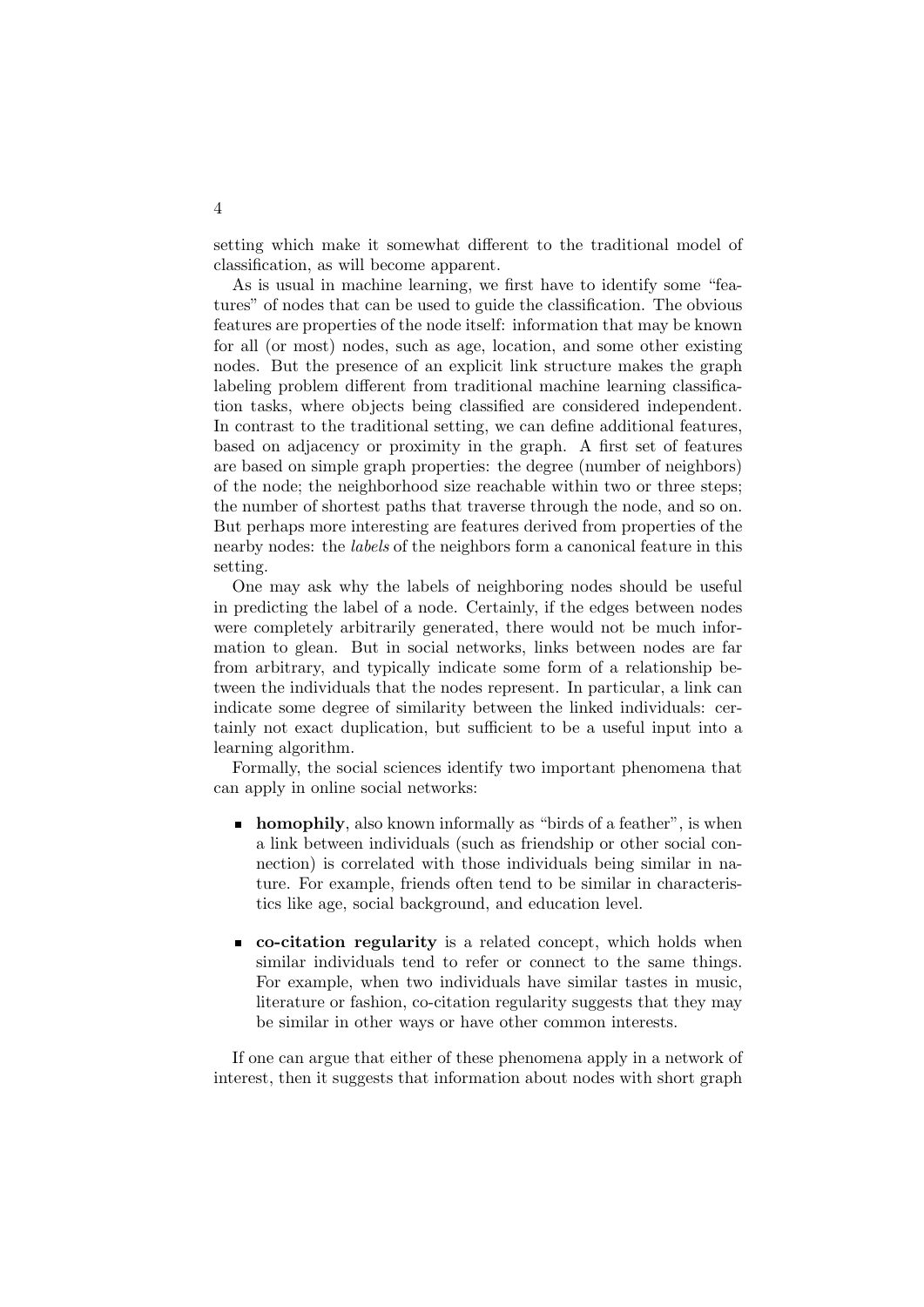distance, or with similar attributes, may be useful in helping to classify a node of interest.

A secondary aspect of the graph setting is that the labeling process can be iterative. That is, we may be faced with a node such that we initially have very little information about the node or its neighborhood. However, after an initial application of labeling, we may know have a richer set of (putative) information about the neighborhood, giving more of a basis to label the node in question. In other words, the labeling process can spread information to new places in the graph, and feed into the features that we use for classification. The labeling process continues to be iterated until the labeling converges, or a fixed number of iterations have taken place. This iterative approach stands in contrast to the traditional model of classification, where the feature set is given at the start, and does not alter. The use of the graph edges to spread the labeling can be thought of as a special case of semi-supervised learning (where both labeled and unlabeled examples are used to build the classifier).

Chapter Outline. In this chapter we survey techniques that have been proposed to address the problem of graph labeling. We consider two broad classes of approaches.

In the first, we try to build on the vast knowledge of methods to solve the traditional classification problem. In other words, we define a method to generate vectors of features for each node (such as labels from neighboring nodes), and then apply a "local classifier" such as Naïve Bayes, decision trees and so on to to generate the labeling. As indicated above, this approach can be iterated: after a first round of classification, by training on the newly labeled examples.

Many other techniques have been suggested that more directly use the structure of the graph to aid in the labeling task. We take a unifying approach, and observe that it is possible to view many of these methods as performing random walks over the network to determine a labeling function. We thus refer to these as random walk based methods, and compare them in a common framework. This helps to identify similarities and highlight differences between these techniques. In particular, we see that all methods can be described via similar iterated matrix formulations, and that they are also closely related to iterative approaches with simple classifiers.

Based on this taxonomy of methods, we proceed as follows: in Section 2 we formalize the notions of graphs and labelings, and more precisely define the graph labeling problem over these structures. Given these definitions, we present methods for this problem in the graph domain. Then Section 3 describes the (iterated) local classifier method, while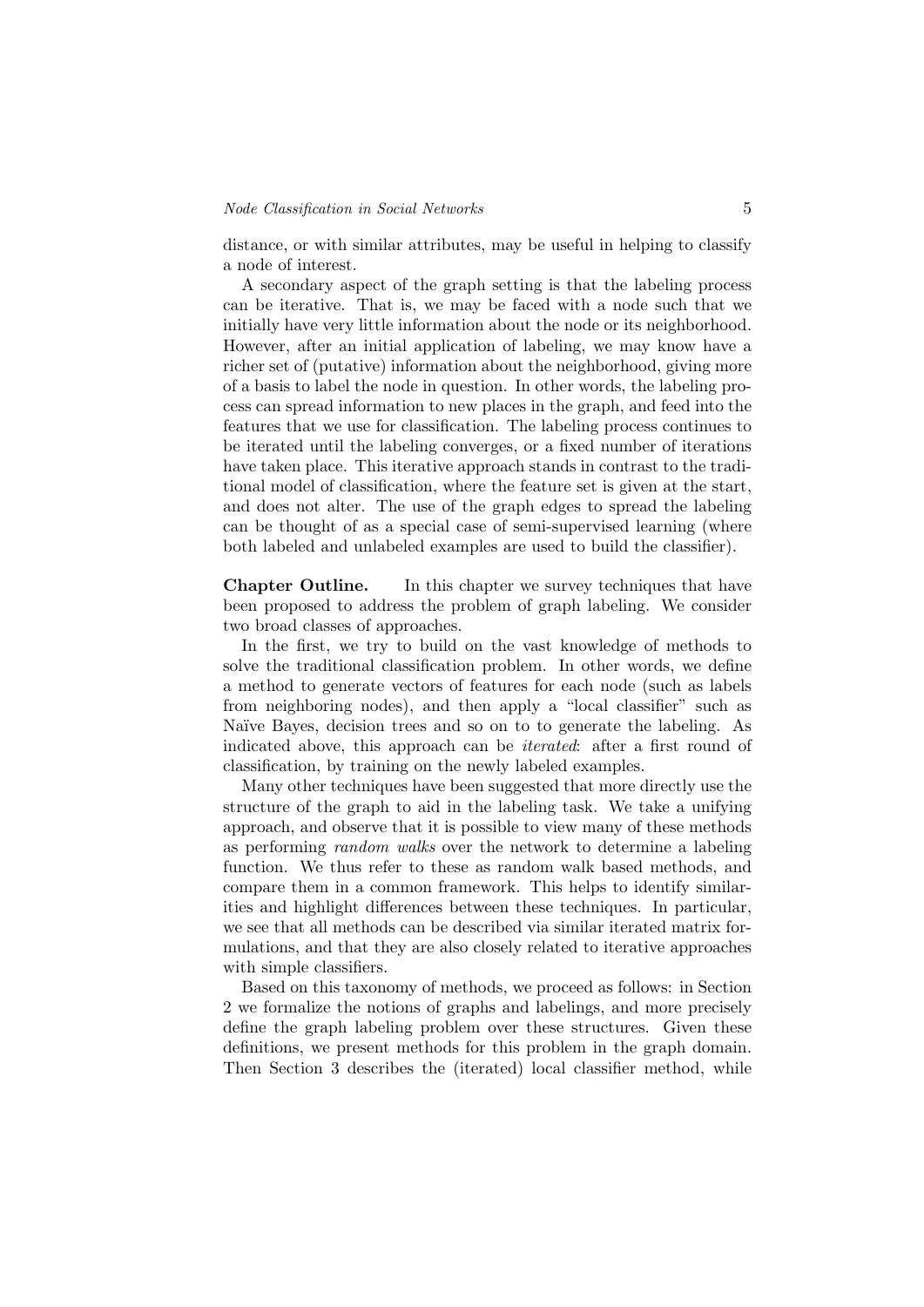Section 4 explains how many methods can be viewed as random walks. We present additional details on applying the methods to large social networks in Section 5. Sections 6 and 7 respectively, and give concluding remarks in Section 8.

# 2. Problem Formulation

In this section, we discuss how online social networks (or more generally other networks) can be represented as (weighted) graphs. We then present the formal definition of the graph labeling problem.

# 2.1 Representing data as a graph

We consider data from social networks such as Facebook and LinkedIn. as well as other online networks for content access and sharing, such as Netflix, YouTube and Flickr. As is standard in this area, we choose to represent these networks as graphs of nodes connected by edges. In our setting, we consider graphs of the form  $G(V, E, W)$  from this data, where  $V$  is the set of n nodes,  $E$  is the set of edges and  $W$  is the edge weight matrix. We also let  $Y$  be a set of m labels that can be applied to nodes of the graph.

Given a network such as those above, there are typically many choices of how to perform this modeling, depending on which features are captured by the model and which are overlooked. The question of modeling network data is a topic worthy of study on its own. Likewise, the question of how this data is collected and prepared (via random sampling, crawling, or activity monitoring) is beyond the scope of this survey; rather, for this presentation we assume that the data is readily available in the desired graph model. For clarity, we provide some illustrative examples of how (social) network data may be captured by a variety of choices of graph models:

EXAMPLE 1.1 Consider Facebook as an example of a modern, complex social network. Users of Facebook have the option of entering a variety of personal and demographic information into their Facebook profile. In addition, two Facebook users may interact by (mutually) listing each other as friends, sending a message, posting on a wall, engaging in an IM chat, and so on. We can create a graph representation of the Facebook social network in the form  $G(V, E, W)$ , where

- $\blacksquare$  Nodes V: The set of nodes V represents users of Facebook.
- Edges E: An edge  $(i, j) \in E$  between two nodes  $v_i, v_j$  could represent a variety of possibilities: a relationship (friendship, sibling,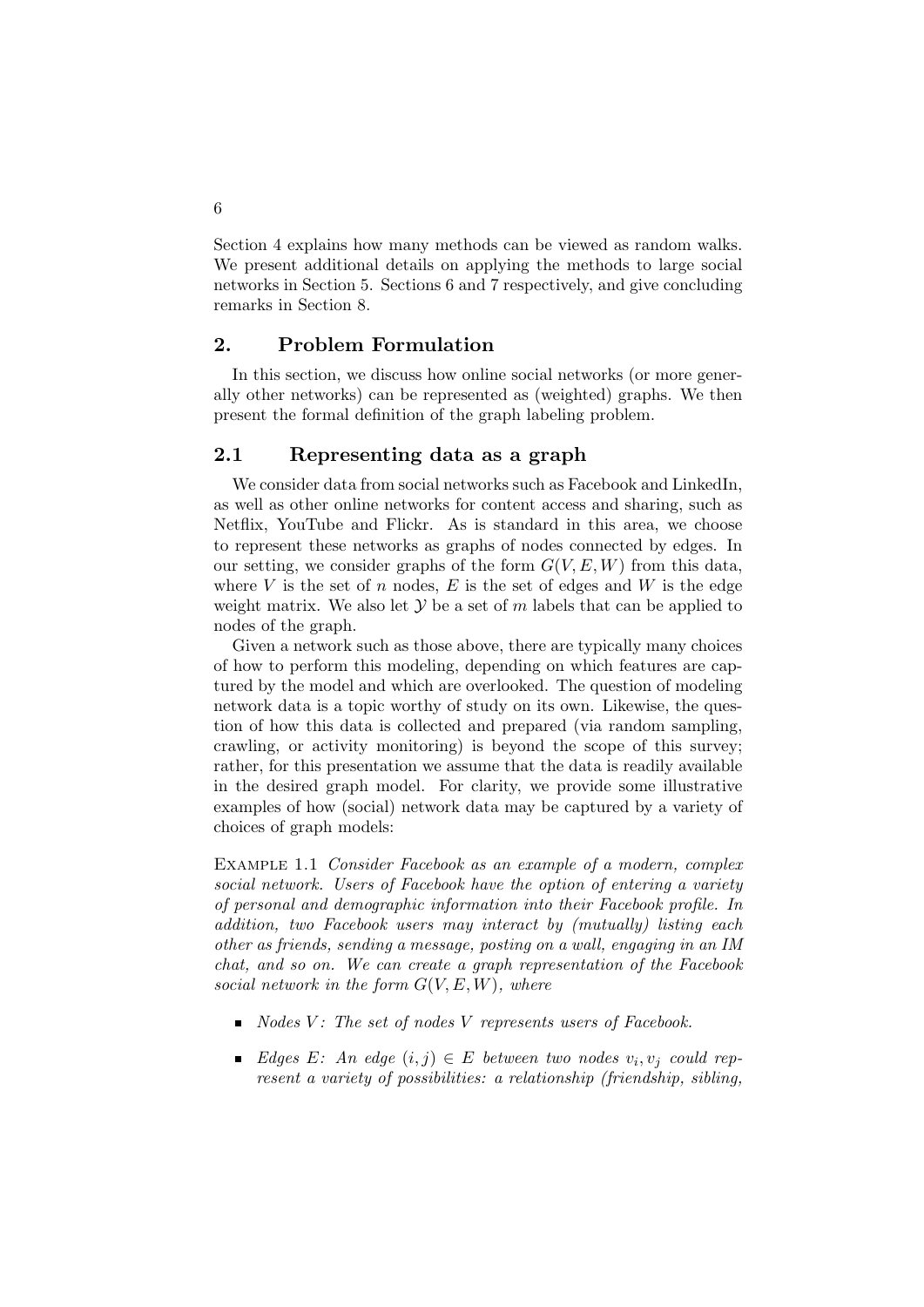partner), an interaction (wall post, private message, group message), or an activity (tagging in a photo, playing games). To make this example concrete, consider only edges which represent declared "friendships".

- $\blacksquare$  Node Labels  $\mathcal{Y}$ : The set of labels at a node may include the user's demographics (age, location, gender, occupation), interests (hobbies, movies, books, music) etc. Various restrictions may apply to some labels: a user is allowed to declare only one age and gender, whereas they can be a fan of an almost unlimited number of bands.
- Edge Weights W: The weight  $w_{ij}$  on an edge between nodes  $v_i, v_j$ can be used to indicate the strength of the connection. In our example, it may be a function of interactions among users, e.g., the number of messages exchanged, number of common friends etc.; or it may simply be set to 1 throughout when the link is present.

EXAMPLE 1.2 As an example of a different kind of a network, consider the video sharing website, YouTube. Let graph  $G(V, E, W)$  represent the YouTube user network, where

- *Nodes V: A node*  $v_i \in V$  represents a user.
- Edges E: An edge  $(i, j) \in E$  between two nodes  $v_i, v_j$  could be an explicit link denoting subscription or friend relation; alternately, it could be a derived link where  $v_i, v_j$  are connected if the corresponding users have co-viewed more than a certain number of videos.
- $\blacksquare$  Node Labels  $\mathcal V$ : The set of labels at a node may include the user's demographics (age, location, gender, occupation), interests (hobbies, movies, books, music), a list of recommended videos extracted from the site, and so on.
- $\blacksquare$  Edge Weights W: The weight on an edge could indicate the strength of the similarity by recording the number of co-viewed videos.

EXAMPLE 1.3 Using the same YouTube data, one can derive a quite different graph  $G(V, E, W)$ , where

- *Nodes*  $V: A$  *node*  $v \in V$  *represents a video.*
- Edges E: An edge  $(i, j) \in E$  between two nodes  $v_i, v_j$  may represent that the corresponding videos are present in certain number of playlists or have been co-viewed by a certain number of people.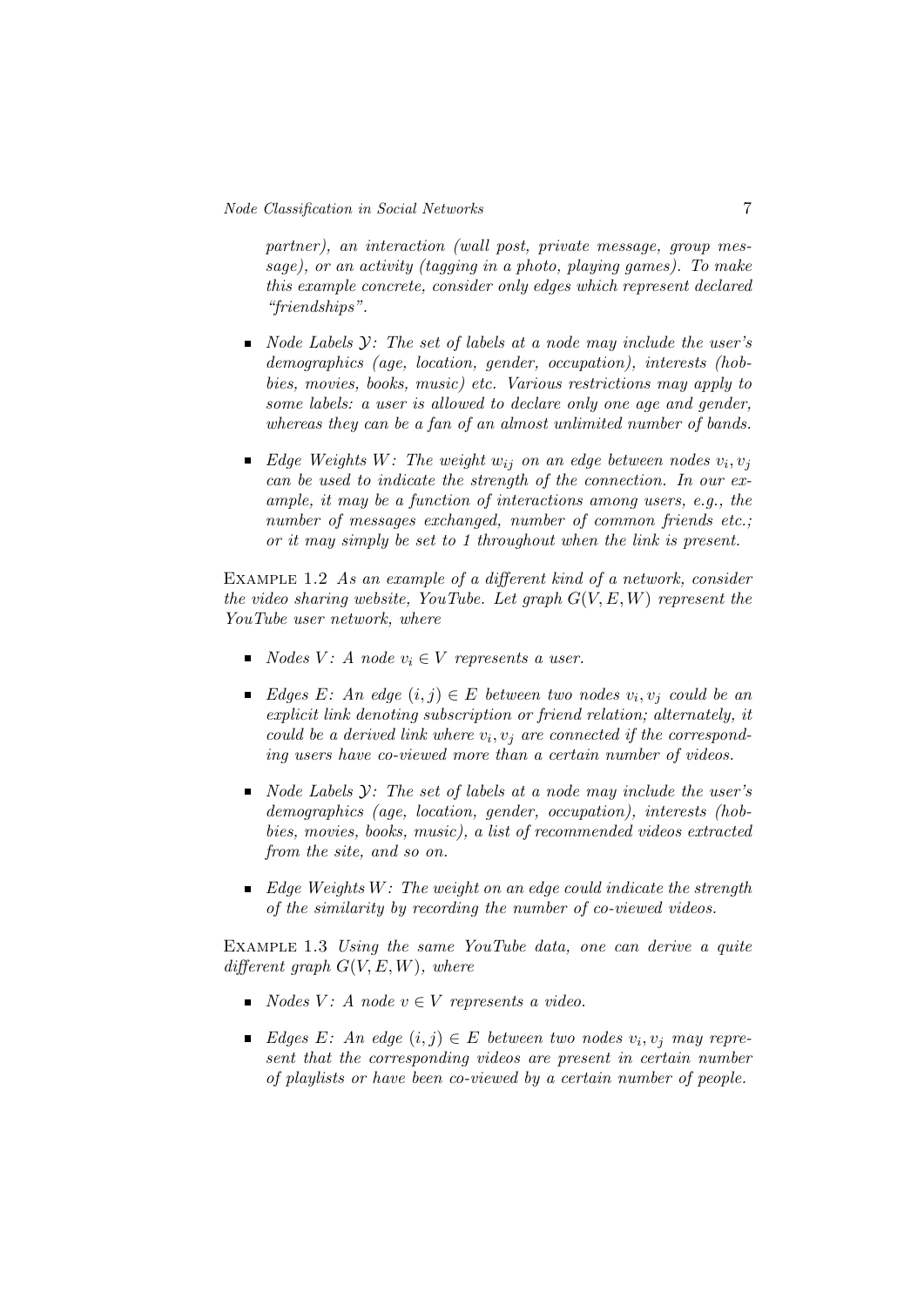- $\blacksquare$  Node Labels  $\mathcal{Y}$ : The set of labels at a node may be the tags or categories assigned to the video, the number of times viewed, time of upload, owner, ratings etc.
- $\blacksquare$  Edge Weights W: The weight on an edge may denote the number of users who co-viewed the videos.

The graphs abstracted in each example vary not only in the semantics of nodes, edges and labels but also in graph properties such as directionality, symmetry and weight. For instance, the friend interactions in Facebook and YouTube are reciprocal, hence a graph G where edges represent friendship relationship is undirected, i.e. it has a symmetric adjacency matrix. On the other hand, a graph where an edge represents a subscription in YouTube or a wall post in Facebook, is directed. Further, depending on the availability of interaction information, the graph may be unweighted, and all edges treated uniformly.

Inducing a graph. In some applications, the input may be a set of objects with no explicit link structure, for instance, a set of images from Flickr. We may choose to induce a graph structure for the objects, based on the principles of homophily or co-citation regularity: we should link entities which have similar characteristics (homophily) or which refer to the same objects (co-citation regularity).

Applying these principles, several choices of how to induced graphs have been advocated in the literature, including:

**Materializing the fully connected graph on V** where each edge  $(i, j)$ is weighted by a suitable distance metric based on the similarity between  $v_i$  and  $v_j$ . A special case is the exp-weighted graph where the weight on an edge  $(i, j)$  is given by:

$$
w_{ij} = \exp(-\frac{\|v_i - v_j\|^2}{2\sigma^2})
$$
\n(1.1)

Here, nodes in  $V$  are interpreted as points in a geometric space (such as Euclidean space) and  $\sigma^2$  represents a normalizing constant, which is the the variance of all points.

Given a node  $v_i$ , let  $NN(v_i)$  denote the set of k nearest neighbors, i.e. the k other nodes which are closest based on some measure of distance: this could be cosine or euclidean distance based on the features of the nodes. The  $k$  Nearest Neighbor  $(kNN)$  graph then has an edge between a pair of nodes  $v_i, v_j$  if  $v_j \in NN(v_i)$ . A kNN graph is by definition a directed graph with each node having outdegree  $k$ . An undirected, symmetric  $kNN$  graph can be defined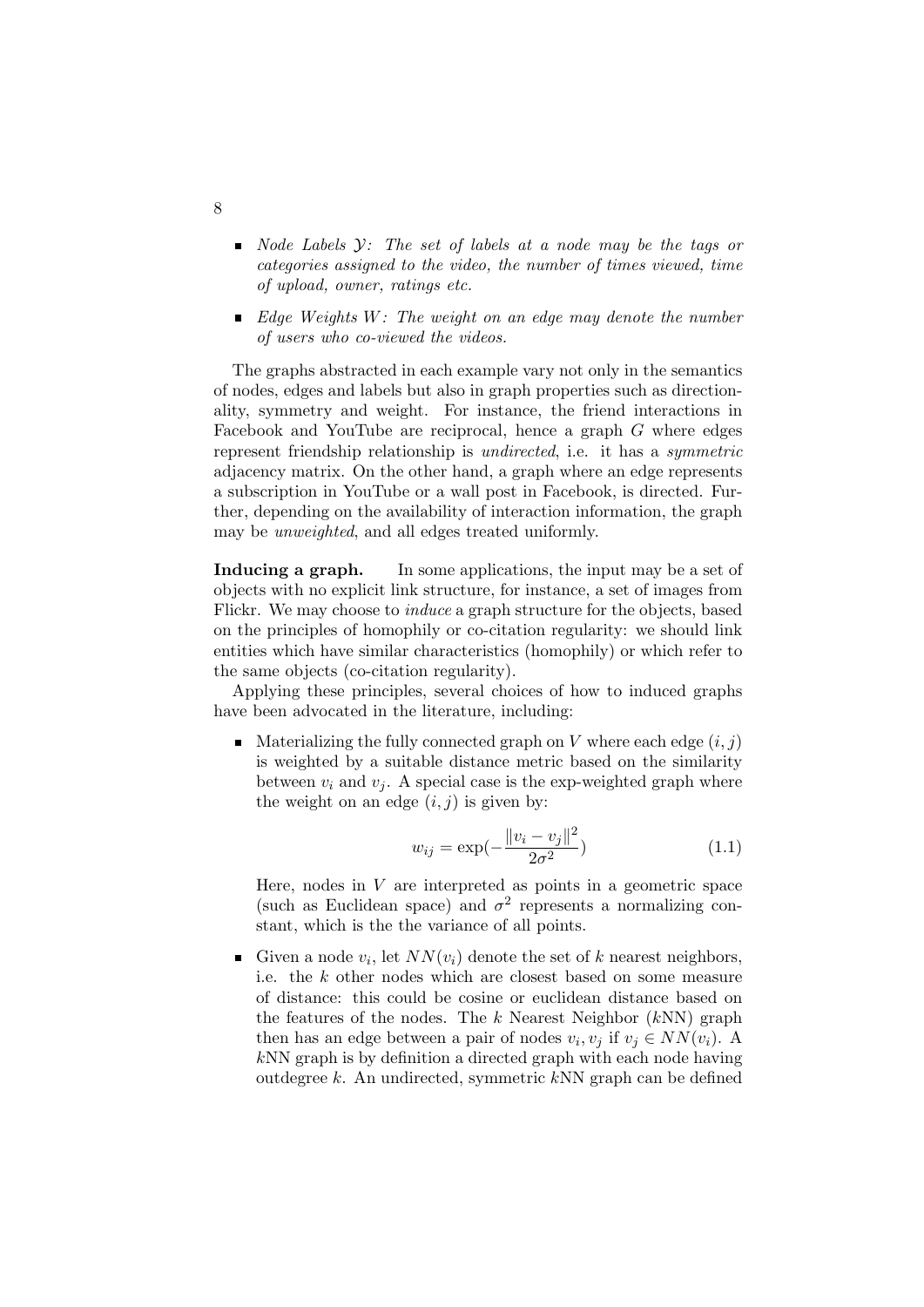where nodes  $v_i, v_j$  are connected if  $v_i \in NN(v_j) \land v_j \in NN(v_i)$ , possibly resulting in nodes having degree less than k.

The  $\varepsilon$ -weighted graph is where only the subset of edges with weight  $\blacksquare$ greater than a threshold  $\varepsilon$  from the fully connected graph are included.

The methods we describe do not make many assumptions about the nature of the graph or the edge weight distribution, beyond the fact that the weights on edges are assumed to be non-negative and  $w_{ij} = 0$ if  $(i, j) \notin E$ .

Types of Labels. Users of social networks often reveal only partial information about themselves. For instance, only a subset of users reveal their age or location on Facebook. Therefore, the graph abstracted from user-generated data has labels on only a subset of nodes. The labels on nodes can be of different types:

- binary: only two possible values are allowed (gender is often restricted to male or female); equivalently, a label may only appear in the positive form ("smoker") and its absence is assumed to indicate the negative form ("non-smoker").
- numeric: the label takes a numeric value (age, number of views), Only values in some range may be allowed (age restricted to 0- 120), or the range may be "bucketized" (age is 0-17; 18-35; 36-50,  $50+$ ).
- $\blacksquare$ categorical: the label may be restricted to a set of specified categories (such as for interests, occupation).
- free-text: users may enter arbitrary text to identify the labels that apply to the node (as in listing favorite bands, or tags that apply to a photograph).

Some datasets have many labels in many categories (such as age, gender, location, and interests in a Facebook dataset), while in some cases there may be only a single label recorded (e.g. the only profile information available about a user in Netflix is location). Some label types allow a single value (users may declare only a single age), while others allow many values (users may list many differing tags for a photograph). For graph labeling, our goal is typically to provide values of a single label type, even though we may have information about other label types to use as features: our goal may be to predict age of Facebook users, given (partial) information about other users' age, sex and location.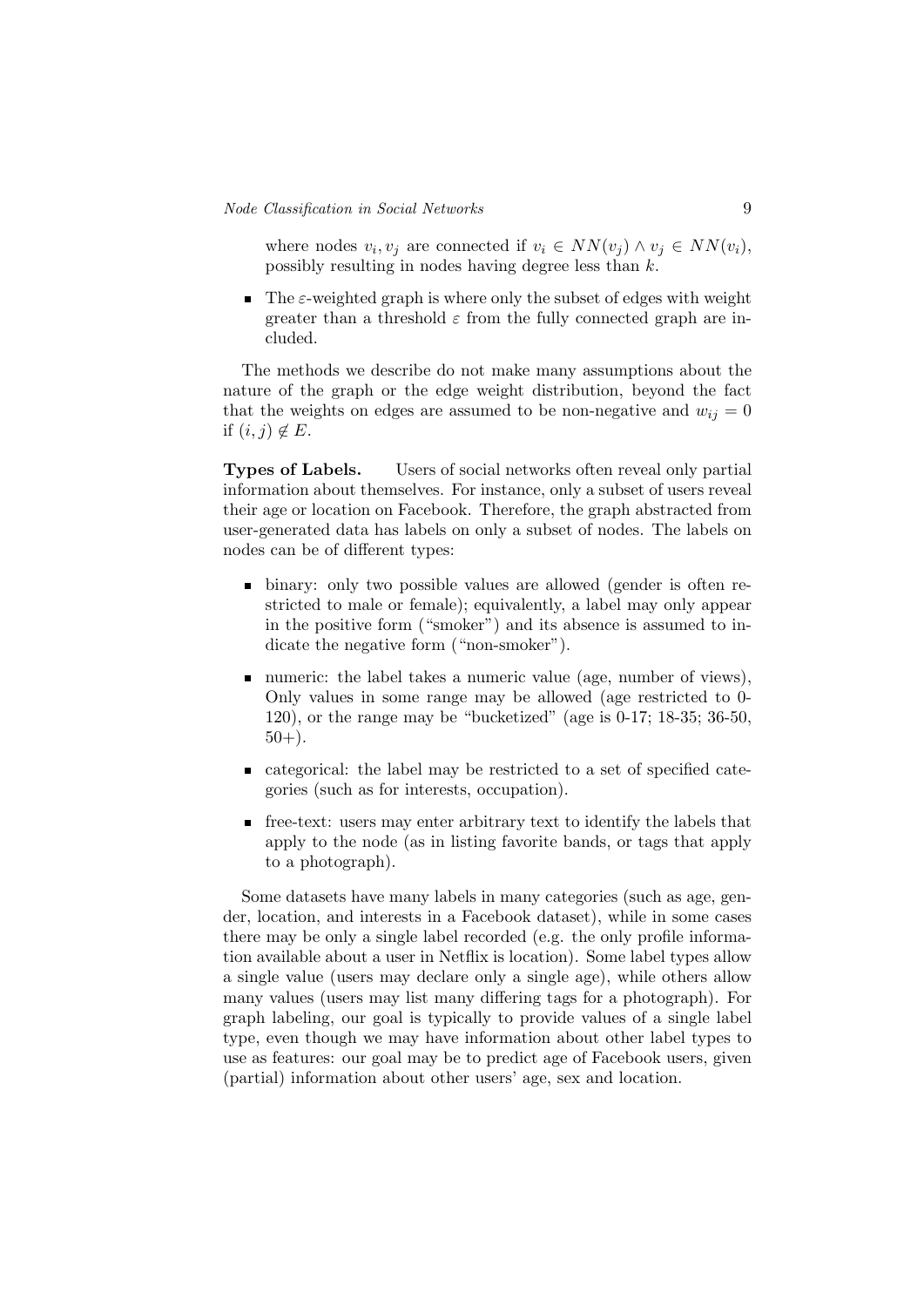In some cases, there may be weights associated with labels. For instance, the video sharing service Hulu displays the number of times each tag was assigned to a video. When normalized, the label-weight vector at each node can be thought of as providing confidence scores, or in some cases as probabilities for different labels. This can arise even when the original data does not exhibit weights: when labels are imputed, these may be given lower confidence scores than labels that were present in the original data. Depending on the dataset, some labels may be known for all nodes (e.g., the number of videos posted by a user on YouTube), and can be used as additional features for inferring the missing values of other labels.

# 2.2 The Graph Labeling Problem

We can now formally define the graph labeling problem.

**Problem Statement.** We are given a graph  $G(V, E, W)$  with a subset of nodes  $V_l \subset V$  labeled, where V is the set of n nodes in the graph (possibly augmented with other features), and  $V_u = V \setminus V_l$  is the set of unlabeled nodes. Here  $W$  is the weight matrix, and  $E$  is the set of edges. Let Y be the set of m possible labels, and  $Y_l = \{y_1, y_2, \ldots, y_l\}$ be the initial labels on nodes in the set  $V_l$ . The task is to infer labels  $\tilde{Y}$ on all nodes V of the graph.

**Preliminaries and Definitions.** Let  $V_l$  be the set of l initially labeled nodes and  $V_u$  the set of  $n - l$  unlabeled nodes such that  $V =$  $V_l \cup V_u$ . We assume the nodes are ordered such that the first l nodes are initially labeled and the remaining nodes are unlabeled so that  $V =$  $\{v_1, \ldots, v_l, v_{l+1}, \ldots, v_n\}.$  An edge  $(i, j) \in E$  between nodes  $v_i$  and  $v_j$ has weight  $w_{ij}$ . A transition matrix T is computed by row normalizing the weight matrix  $W$  as:

$$
T = D^{-1}W
$$

where D is a diagonal matrix  $D = \text{diag}(d_i)$  and  $d_i = \sum_j w_{ij}$ . The unnormalized graph Laplacian of the graph is defined as:  $L = D - W$ , and the normalized graph Laplacian as:  $\mathcal{L} = D^{-1/2}LD^{-1/2}$ . If W is symmetric, then both these Laplacians are positive semi-definite matrices.

Let  $Y_l = \{y_1, y_2, \ldots, y_l\}$  be the initial labels from the label set  $\mathcal{Y}$ , on nodes in the set  $V_l$ . The label  $y_i$  on node  $v_i$  may be a binary label, a single label or a multi-label. For binary classification, we may distinguish the presence of a label as  $y_i \in \{-1, 1\}$  if  $v_i \in V_l$  and 0 otherwise to indicate the absence of a label. For a single label classification,  $y_i$  can take values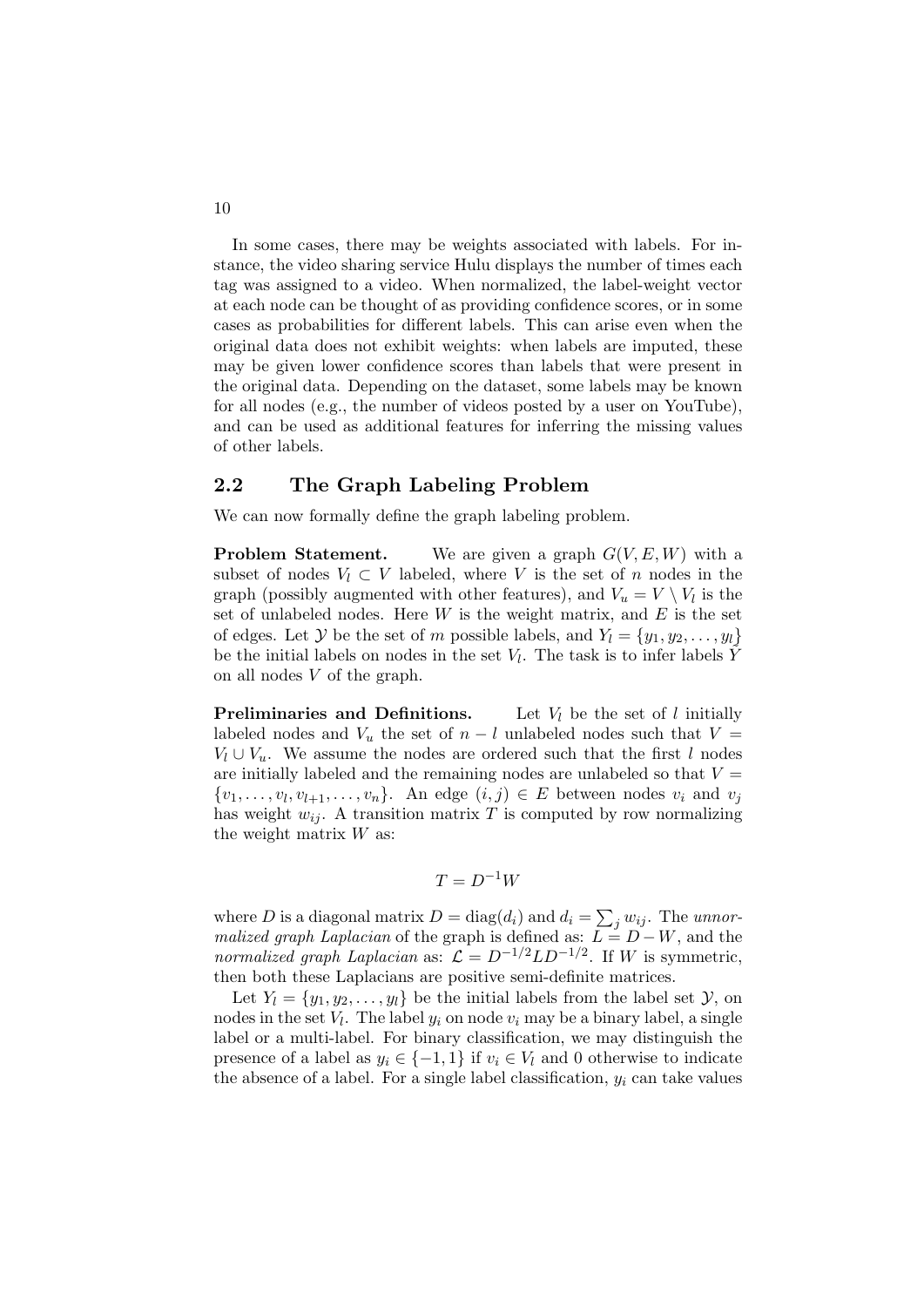from  $\mathcal{Y}$ , the range of possible values of that label. Finally, for a multiclass classification,  $y_i$  denotes a probability distribution over  $\mathcal{Y}$ , where  $\mathcal{Y}$ is the set of possible labels. For any label  $c \in \mathcal{Y}$ ,  $y_i[c]$  is the probability of labeling node  $v_i$  with label c. Here,  $Y_l$  is a matrix of size  $l \times m$ . We denote the initial label matrix of size  $n \times m$  as Y, such that it has the first l rows as  $Y_l$  for labeled nodes and zeros in the next  $n - l$  rows representing unlabeled nodes.

The output of the graph labeling problem is labels  $\tilde{Y}$  on all nodes in  $V$ . A slightly different problem is to determine the labels on only the unlabeled nodes (i.e.,  $\tilde{Y}_u$  for nodes in  $V_u$ ), and assume that the labels on the nodes in  $V_l$  are fixed. Another variant is to learn a labeling function f which is used to determine the label on the nodes of the graph.

### 3. Methods using Local Classifiers

In the following sections we describe the different approaches to solve the graph labeling problem and its variations. We start by describing a class of iterative methods that use local neighborhood information to generate features that are used to learn local classifiers.

These iterative methods are based on building feature vectors for nodes from the information known about them and their neighborhood (immediately adjacent or nearby nodes). These feature vectors are then used along with the known class values  $Y_l$ , to build an instance of a local classifier such as Na¨ıve Bayes, Decision Trees etc. for inferring the labels on nodes in  $V_u$ .

#### 3.1 Iterative Classification Method

This notion of iteratively building a classifier is quite natural and has appeared several times in the literature. Here, we follow the outline of Neville and Jensen [26].

Input. As with traditional classification problems, a set of attributes may be known for each node  $v_i \in V$ . These attributes form a part of the feature vector for that node and are known as node features. Consider the YouTube graph from Example 1.3: attributes such as the number of times a video is viewed, the time of upload, rating etc. are node features that are known for each video.

What makes classification of graph data different is the presence of links between objects (nodes) being classified. The information about the neighborhood of each object is captured by link features, such as the (multi)set of tags on videos. Typically, link features are presented to the classifier as aggregate statistics derived from the labels on nodes in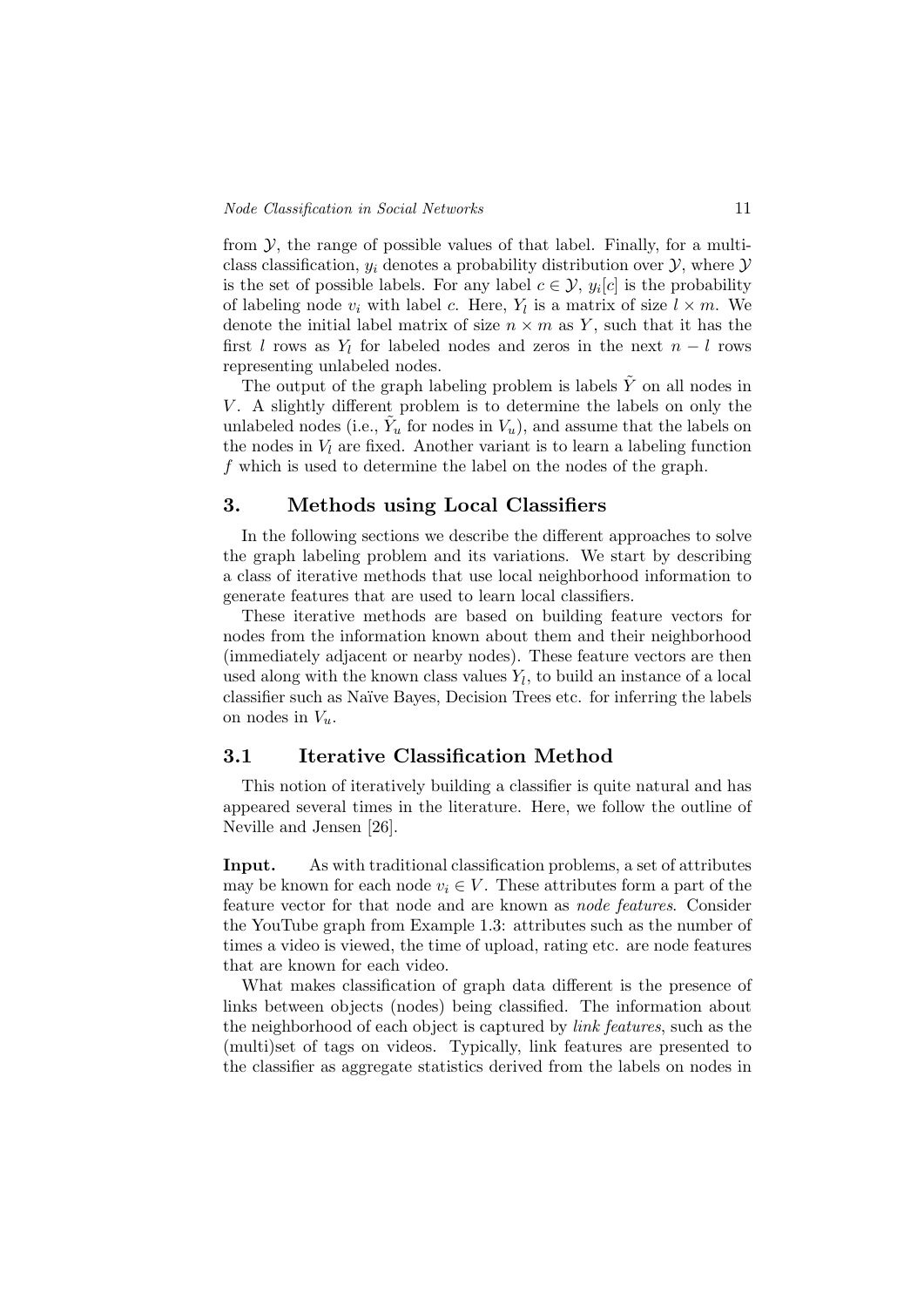| Algorithm 1: $ICA(V, E, W, Y_l)$ |  |  |  |  |  |
|----------------------------------|--|--|--|--|--|
|----------------------------------|--|--|--|--|--|

Compute  $\Phi^1$  from  $V, E, W, Y_l$ Train classifier using  $\Phi_l$ for  $t \leftarrow 1$  to  $\tau$  do Apply classifier to  $\Phi_u^t$  to compute  $Y_u^t$ Update  $\Phi_u^t$  $\tilde{Y} \leftarrow Y^{\tau}$ return  $\tilde{Y}$ 

the neighborhood. A popular choice for computing a link feature is the frequency with which a particular label is present in the neighborhood. For instance, for a video  $v_i$  in the YouTube graph, the number of times the label *music* appears in the nodes adjacent to  $v_i$  is a link feature. If the graph is directed, the link features may be computed separately for incoming and outgoing links. The features may also include graph properties, such as node degrees and connectivity information.

**Iterative Framework.** Let  $\Phi$  denote the matrix of feature vectors for all nodes in V, where the *i*-th row of  $\Phi$  represents the feature vector  $\phi_i$  for node  $v_i$ . The feature vector  $\phi_i$  may be composed of both the node and link features; these are not treated differently within the vector. Let  $\Phi_l$  and  $\Phi_u$  denote the feature vectors for labeled and unlabeled nodes respectively. Algorithm 1 presents the Iterative Classification Algorithm (ICA) framework for classifying nodes in a graph. An initial classifier is trained using  $\Phi_l$  and the given node labels  $Y_l$ . In the first iteration, the trained classifier is applied to  $\Phi_u$  to compute the new labeling  $Y_u^1$ . For any node  $v_i$ , some previously unlabeled nodes in the neighborhood of  $v_i$ now have labels from  $Y_u^1$ . Since link features are computed using the labels in the neighborhood, after applying the classifier once, the values of these features can change. It therefore makes sense to iterate the ICA process. In the tth iteration, the procedure builds a new feature vector  $\Phi^t$  based on  $\Phi_l$  and  $Y_u^{t-1}$ , and then applies the classifier to produce new labels  $Y_u^t$ . Optionally, we may choose to retrain the classifier at each step, over the current set of labels and features.

If node features are not known, the inference is based only on link features. In such a case, if a node has no labeled node in its neighborhood, it is remains unlabeled in the first iteration. As the algorithm proceeds, more nodes are labeled. Thus, the total number of iterations  $\tau$  should be sufficiently large to at least allow all nodes to receive labels. One possibility is to run the iteration until "stability" is achieved, that is,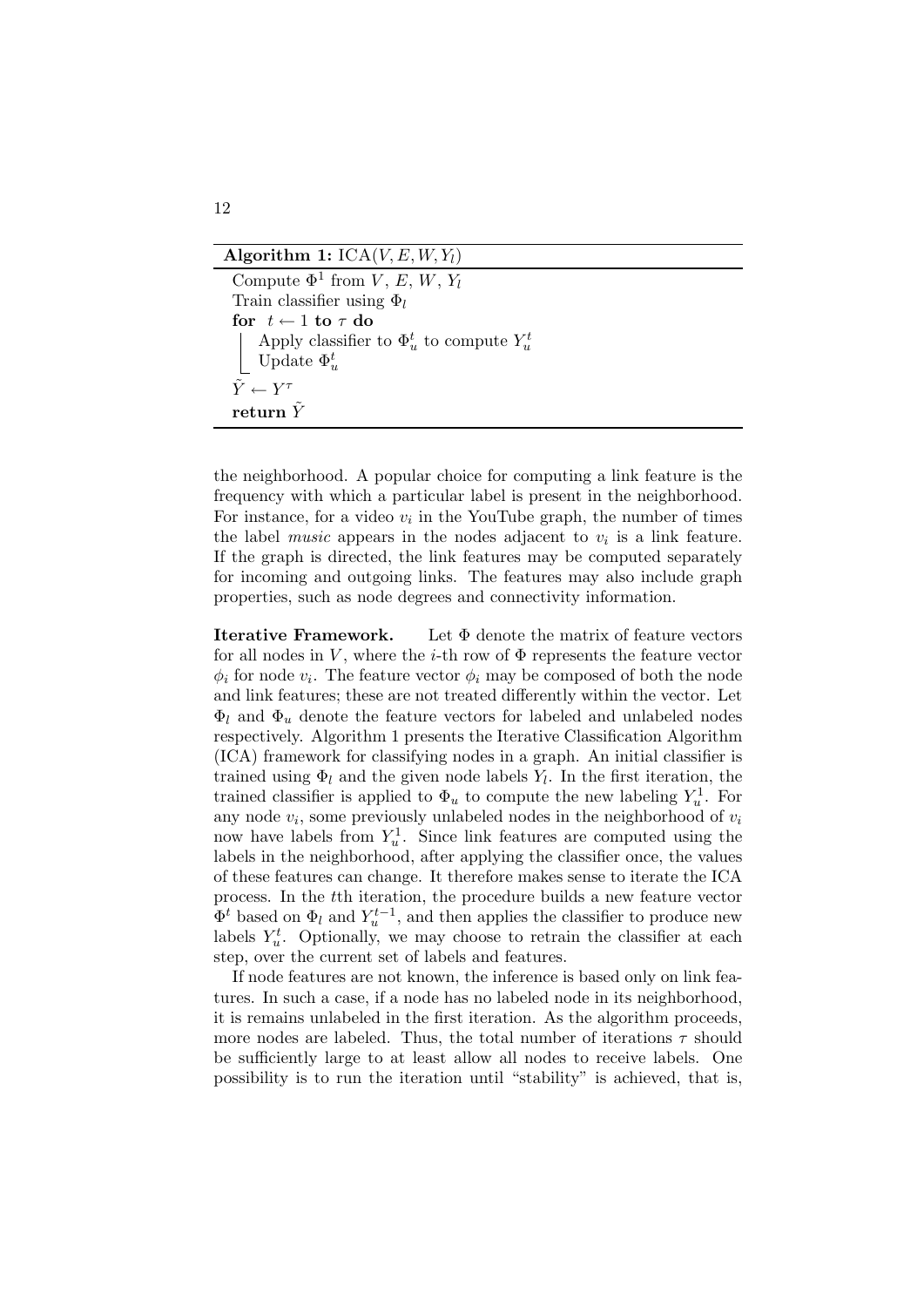Node Classification in Social Networks 13



Figure 1.1. Two steps of a local iterative approach to graph labeling

until no label changes in an iteration—but for arbitrary local classifiers there is no guarantee that stability will be reached. Instead, we may choose to iterate for fixed number of iterations that is considered large enough, or until some large fraction of node labels do not change in an iteration.

Figure 1.1 shows two steps of local iteration on a simple graph. Here, shaded nodes are initially labeled. In this example, the first stage labels node X with the label '18'. Based on this new link feature, in the second iteration this label is propagated to node Y. Additional iterations will propagate the labeling further.

A consequence of basing the labeling solely on the labels of other nodes (a common characteristic of many of the methods we describe in this chapter) is that if the graph contains isolated components that do not have a single labeled node, then all nodes in that component will remain unlabeled, no matter how many iterations are applied.

Instances of the Iterative Framework. Neville et al.originally used a Naïve Bayes classifier to infer labels in their instantiation of the ICA framework [26]. A strategy they found useful was to sort the predicted class labels in descending order of their associated probability and retain only the top- $k$  labels, thus removing the less confident possibilities. Since then, ICA has been applied to graph data from different domains, with a variety of classifiers. Lu and Getoor [20] applied logistic regression to classify linked documents.

An important special case is the method of Macskassy and Provost [21], who used a simpler classification method based on taking a weighted average of the class probabilities in the neighborhood (effectively "voting" on the label to assign). This classifier is based on a direct application of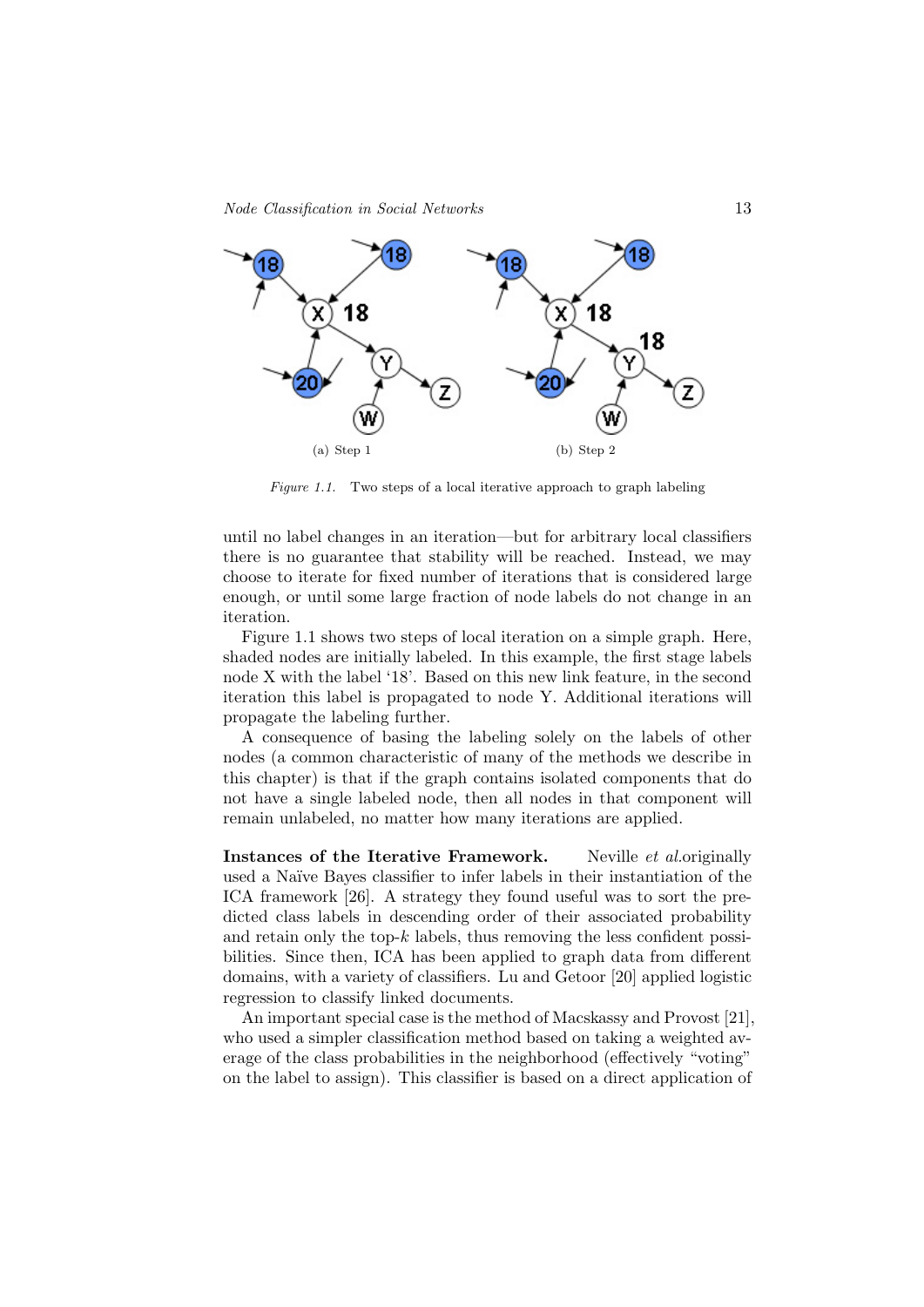homophily (the premise that nodes link to other nodes with similar labels), and uses the immediate neighborhood of a node for classification. Bhagat et al. [5] proposed a method that considers the labeled nodes in the entire graph. This can be viewed as an instance of ICA using a nearest neighbor classifier to find a labeled node that is most similar to an unlabeled node being classified. It is based on co-citation regularity, the premise that nodes with similar neighborhoods have similar labels. These two simple methods (voting and nearest neighbor) are shown to be surprisingly effective on social network data, achieving quite high accuracy (70-90% on certain demographic labels) from relatively little local information [5].

One of the seminal works on classification of linked documents was by Chakrabarti et al. [8]. Their method used features from neighboring documents to aid the classification, which can be viewed as an instance of ICA on a graph formed by documents. Their experiments showed a significant improvement when using link features over just using the text at each node.

#### 4. Random Walk based Methods

The next set of methods we discuss are based on propagating the labels by performing random walks on the graph. These are often thought of as semi-supervised learning or transductive learning methods and can be shown to be equivalent to learning a global labeling function over the graph with provable convergence guarantees. Unlike the iterative methods described so far that rely on computing link features to encode the information in the neighborhood, these methods more explicitly use the link structure for labeling nodes. However, we will see that there are strong connections between random walk and iterative methods.

The idea underlying the random walk methods is as follows: the probability of labeling a node  $v_i \in V$  with label  $c \in \mathcal{Y}$  is the total probability that a random walk starting at  $v_i$  will end at a node labeled c. The various methods proposed in the literature differ in their definition of the random walk used for labeling. For this to provide a complete labeling, the graph  $G$  is often assumed to be *label connected* [2]. That is, it is possible to reach a labeled node from any unlabeled node in finite number of steps.

The random walk is defined by a transition matrix  $P$ , so that the walk proceeds from node  $v_i$  to node  $v_j$  with probability  $p_{ij}$ , the  $(i, j)$ -th entry of P. For this to be well defined, we require  $0 \le p_{ij} \le 1$  and  $\sum_j p_{ij} = 1$ . The matrix P also encodes the *absorbing states* of the random walk. These are nodes where the state remains the same with probability 1,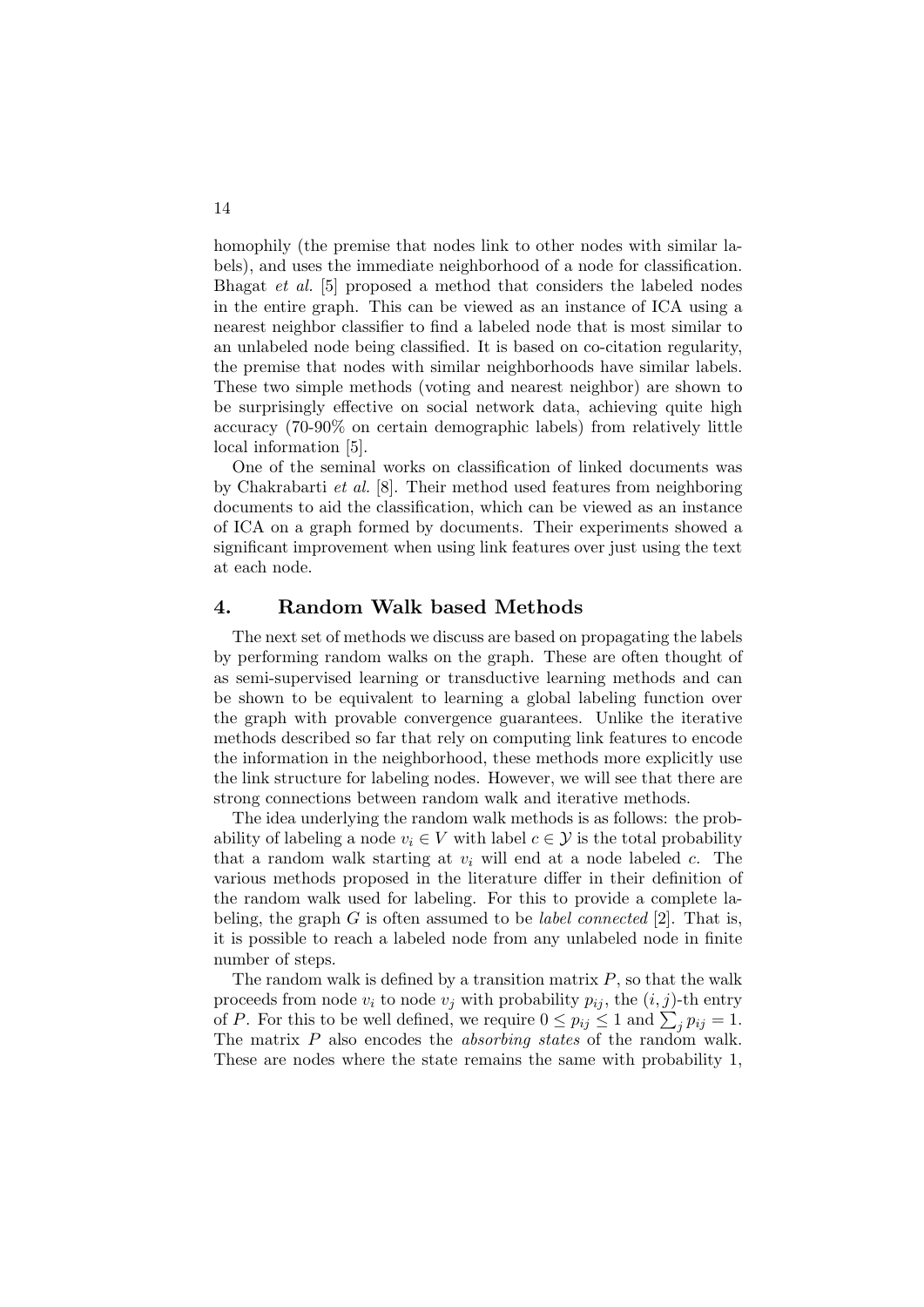so there is zero probability of leaving the node as zero, i.e., if a random walk reaches such a node, it ends there. Let  $p_{ij}^{(t)}$  be the probability of reaching node  $v_j$  after t steps of a random walk that started at node  $v_i$ , and let  $P<sup>t</sup>$  denote the corresponding matrix at time t. For  $t \to \infty$ , the entry  $p_{ij}$  of matrix  $P^{\infty}$  represents the probability of the walk that starts at node  $v_i$  is at node  $v_j$  as the length of the walk tends to infinity. That is, if the *start distribution* is  $e_i$ , the vector with 1 at the *i*-th position and zeros elsewhere, a random walk on  $G$  with transition matrix  $P$  will converge to a stationary distribution which is the i-th row of the matrix  $P^{\infty}$ . We will often be able to show a closed-form expression for  $P^{\infty}$  as a function of P.

Labeling. The walk is typically defined over nodes of the graph, and this is used to define a labeling. The probability of label  $c \in \mathcal{Y}$  being assigned to node  $v_i$  is computed as the total probability of reaching nodes labeled  $c$  on convergence, starting at  $v_i$ . More precisely,

$$
\tilde{y}_i[c] = \sum_{j|v_j \in V_l} p_{ij}^{\infty} y_j[c]
$$
\n(1.2)

where the input label  $y_j$  at  $v_j \in V_l$  is assumed to be a probability distribution over labels. If the graph is label connected, as  $t \to \infty$ the probability of reaching a labeled node is 1, so it follows that the output labeling  $\tilde{y}_i$  at node  $v_i \in V$  is also a probability distribution with

$$
\sum_{c \in \mathcal{Y}} \sum_{j | v_j \in V_l} p_{ij}^{\infty} y_j[c] = 1.
$$

If the output is required to be a single label on each node, then the most probable label can be assigned to each node, i.e.

$$
\tilde{y}_i = \arg\max_{c \in \mathcal{Y}} \sum_{j:y_j=c} p_{ij}^{\infty}.
$$

Recall that Y is the matrix that records the label distribution for each labeled node, and 0 for unlabeled nodes. Consequently, the matrix equation for graph labeling using random walks can be written as:

$$
\tilde{Y} = P^{\infty} Y \tag{1.3}
$$

When Y represents a matrix of probability distributions over the label set, then the result can be scaled to ensure that the output is a probability distribution as:  $\tilde{Y} = N^{-1}P^{\infty}Y$ , where  $N^{-1}$  is a diagonal normalization matrix, defined as  $N_{ii} = \sum_{j=1}^{m} (P^{\infty}Y)_{ij}$ . We next consider various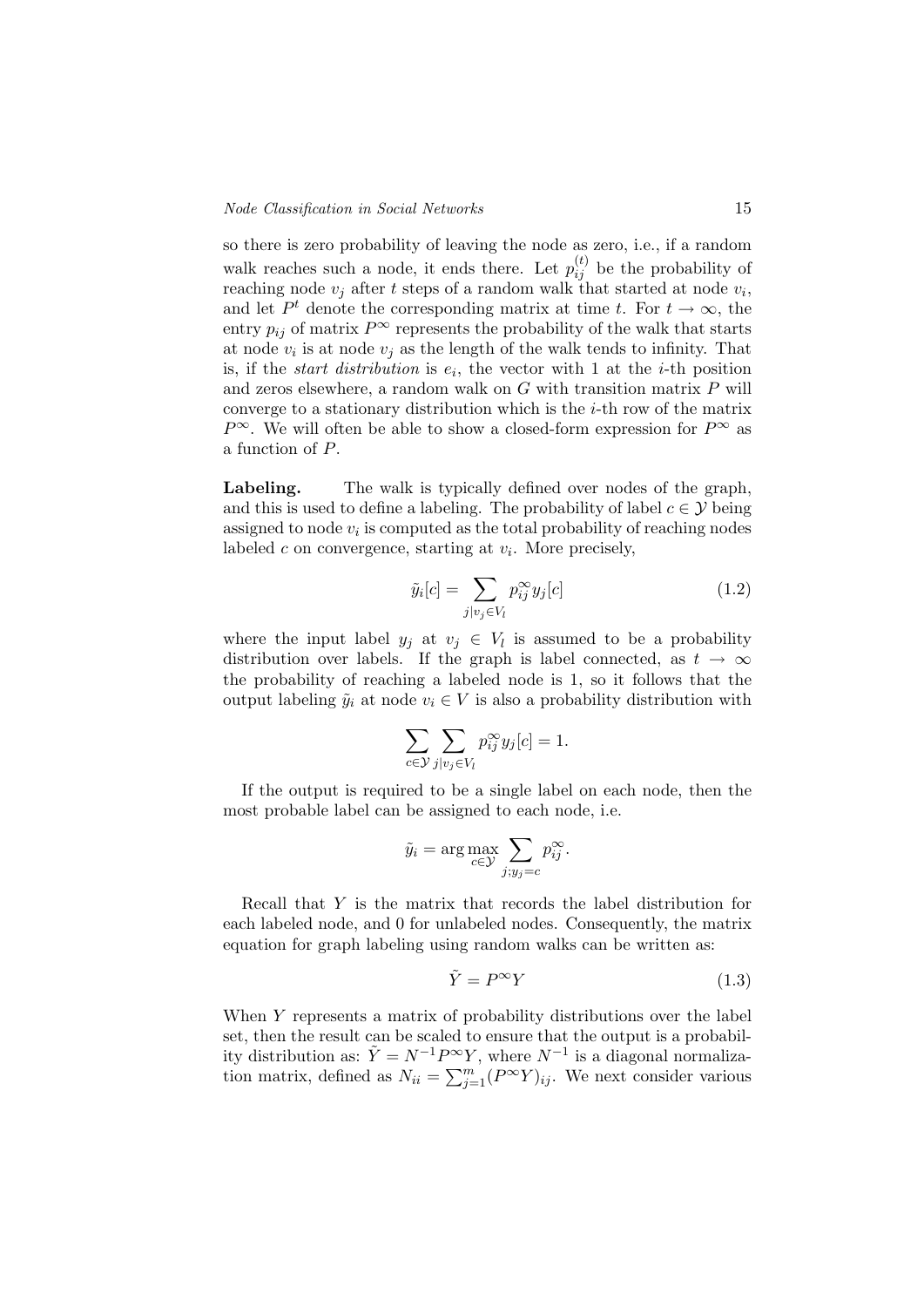methods based on random walks in detail. Given a description of a random walk, we aim to find a description of the stationary distribution  $P^{\infty}$ , from which the labeling follows using the above equations.

#### 4.1 Label Propagation

The graph labeling method of Zhu et al. [38] was proposed in the context of semi-supervised learning, where a symmetric weight matrix  $W$  is constructed using Equation (1.1). More generally, we consider it to take as input a graph  $G(V, E, W)$ , from which we derive the matrix  $T = D^{-1}W$ . Nodes  $V_l$  have initial labels  $Y_l$  from the label set  $\mathcal{Y}$ .

**Random Walk Formulation.** The random walk at node  $v_i$  picks an (outgoing) edge with probability proportional to the edge weight, if  $v_i$  is unlabeled; however, if  $v_i$  is labeled, the walk always loops to  $v_i$ . Therefore the nodes in  $V_l$  are absorbing states, i.e. they are treated as if they have no outgoing edges, and thus their labels do not change. Since we have ordered the nodes so that the labeled nodes are indexed before the unlabeled nodes, we can write the transition matrix  $P$  as a block matrix,

$$
P = \left(\begin{array}{cc} P_{ll} & P_{lu} \\ P_{ul} & P_{uu} \end{array}\right) = \left(\begin{array}{cc} I & 0 \\ P_{ul} & P_{uu} \end{array}\right) \tag{1.4}
$$

where the matrix  $P_{ll}$  corresponds to the block of probabilities corresponding to transitions from a labeled node to another labeled node, and so on. Recall that a random walk that reaches a labeled node ends there, thus  $P_{ll}$  reduces to I and  $P_{lu}$  is a matrix of all zeros. In other words, the transition matrix P can be defined as  $P_i = (D^{-1}W)_i$  if  $i \in V_u$ , else  $P_i = e_i$  if  $i \in V_l$ .

Now, computing the matrix  $\lim_{t\to\infty} P^t$ , we obtain

$$
P^{\infty} = \begin{pmatrix} I & 0 \\ (I - P_{uu})^{-1} P_{ul} & P_{uu}^{\infty} \end{pmatrix}.
$$
 (1.5)

For a graph in which every connected component has a labeled node, each entry of matrix  $P_{uu}$  is less than 1. So  $P_{uu}^{\infty} = 0$ , and  $P_{ul}^{\infty}$  is a distribution over labeled nodes. By combining Equations (1.3) and (1.5), the labels on unlabeled nodes can be computed as

$$
\tilde{Y}_u = (I - P_{uu})^{-1} P_{ul} Y_l \tag{1.6}
$$

This provides a precise characterization of how the labels on nodes are computed, and can be applied directly when  $P_{uu}$  is small enough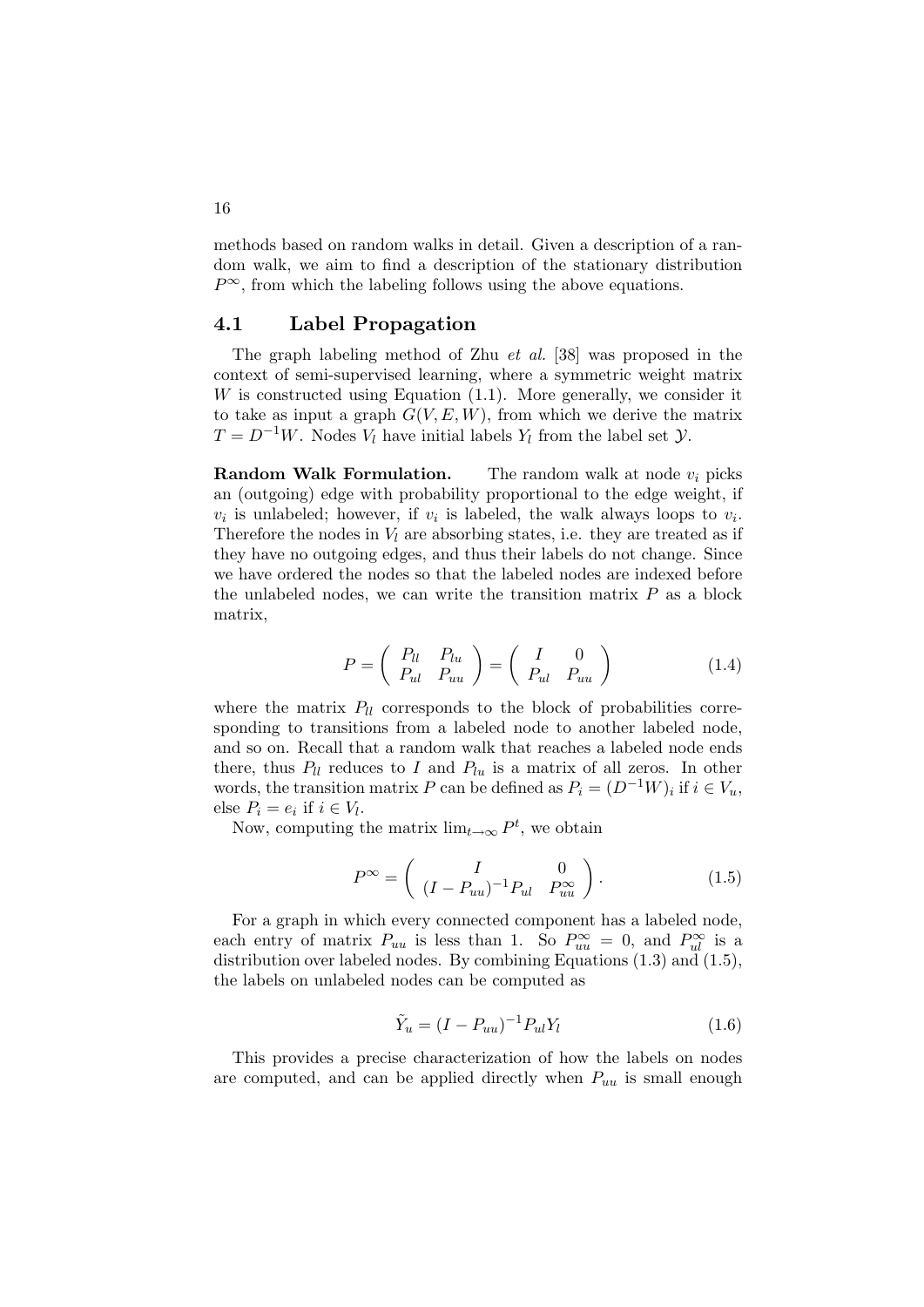| Algorithm 2: $LP\text{-}ZHU(Y,P)$                                                                                   |
|---------------------------------------------------------------------------------------------------------------------|
| $Y^0 \leftarrow Y$                                                                                                  |
| $t \leftarrow 1$                                                                                                    |
| repeat                                                                                                              |
| $\begin{array}{r}\n \begin{array}{r}\n Y^t \leftarrow PY^{t-1} \\ Y^t_l \leftarrow Y_l\n \end{array}\n \end{array}$ |
|                                                                                                                     |
| until <i>convergence</i> to $Y^{\infty}$                                                                            |
| $\tilde{Y} \leftarrow Y^{\infty}$                                                                                   |
| return $\tilde{Y}$                                                                                                  |

to invert directly. The solution is valid only when  $(I - P_{uu})^{-1}$  is nonsingular, which is true for all label connected graphs.

Observe that if the labeled nodes were not defined to be absorbing states, a random walk over  $G$  would converge to a stationary distribution that is independent of the starting point (and hence would not be meaningful for the purpose of labeling). Szummer and Jaakkola [31] considered the variation where the labeled nodes are not forced to be absorbing states. In their definition, they perform random walks for  $t$ steps. Such methods depend critically on the parameter  $t$ : it is easy to see that the extreme case  $t = 1$  gives exactly the local voting scheme of Macskassy and Provost executed for a single iteration, while we argued that allowing  $t$  to grow too large, the process mixes, and is independent of the starting location. In experiments, Szummer and Jaakola found small constant values of t to be effective, around  $t = 8$  on a dataset with a few thousand examples.

Iterative Formulation. We now show that this random walk is equivalent to a simple iterative algorithm in the limit. Consider an iterative algorithm where each node is assigned a label distribution (or a null distribution) in each step. In step  $t$ , each unlabeled node takes the set of distributions of its neighbors from step  $t-1$ , and takes their mean as its label distribution for step t. The labels of the labeled nodes  $V_l$  are not changed. This is essentially the iterative algorithm of Macskassy and Provost [21] described above. The initial label distributions are given by Y. We can observe that each iterative step has the effect of multiplying the previous distribution by  $P$ , the block matrix defined above. This is illustrated in Algorithm 2.

The tth iteration of the algorithm sets

$$
Y_u^t = P_{ul}Y_l + P_{uu}Y_u^{t-1},
$$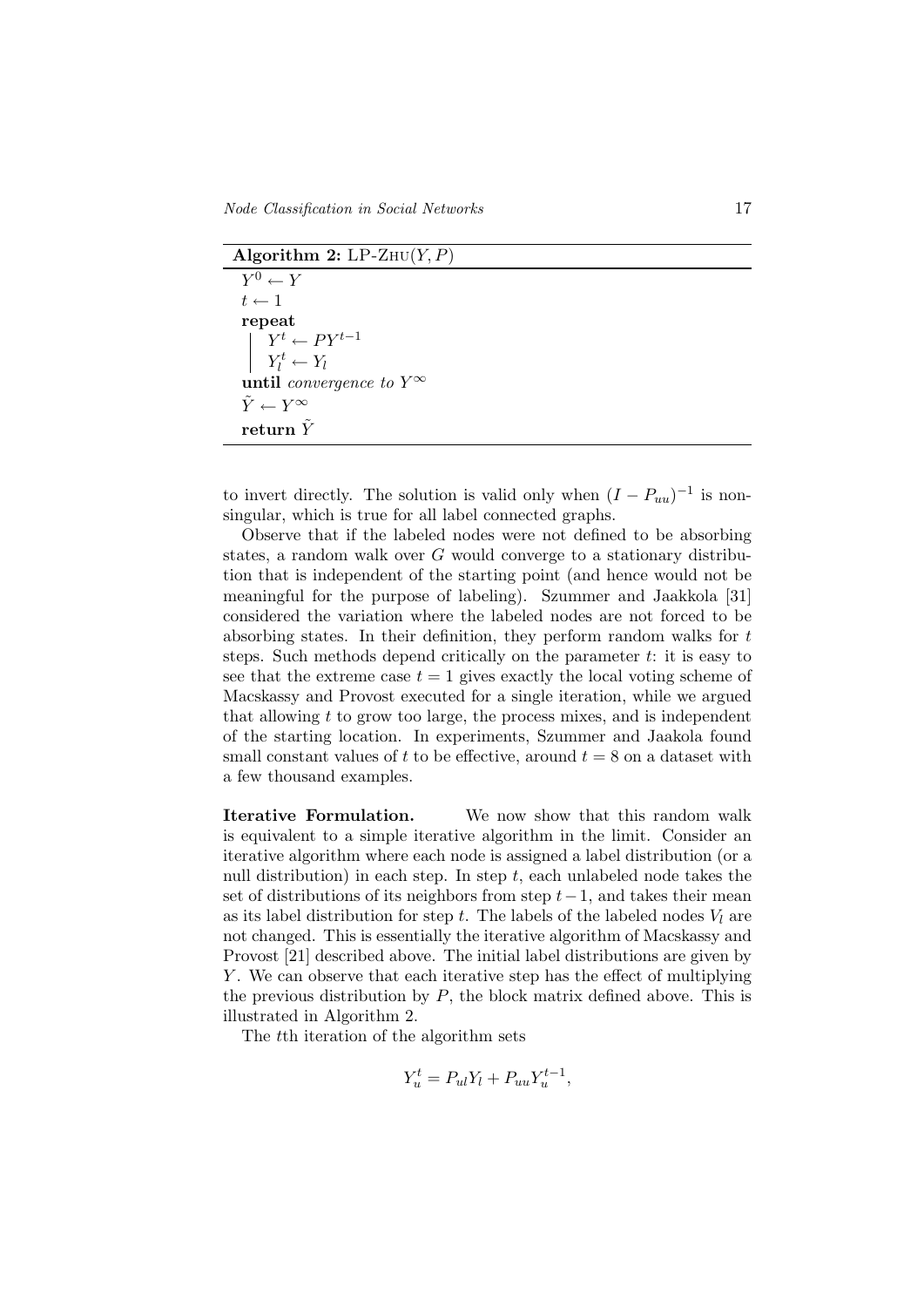which can be rewritten as

$$
Y_u^t = \sum_{i=1}^t P_{uu}^{i-1} P_{ul} Y_l + P_{uu}^t Y_u.
$$

On convergence, we get

$$
\tilde{Y}_u = \lim_{t \to \infty} Y^t = (I - P_{uu})^{-1} P_{ul} Y_l.
$$

In other words, this iterative algorithm converges to the same labeling as the random walk just described.

Thus, graph labeling performed by the iterative Algorithm 2 is the same as solving the matrix equation (1.6). Other equivalences can be shown: for an input graph  $G$  which has a symmetric weight matrix  $W$ and binary labels  $\mathcal{Y} = \{0, 1\}$  on nodes, Zhu *et al.*show that labeling using equation (1.6) is equivalent to computing  $\tilde{Y}$  using the value of a minimum energy harmonic function  $f: V \to \mathbb{R}$  [38].

Rendezvous approach to Label Propagation. Azran [2] showed a different analysis of the label propagation random walk that more strongly uses the assumption that the graph is label connected. Since G is label connected, the probability of moving from one unlabeled node to another after an infinite number of steps is 0, i.e.,  $P_{uu}^{\infty}$  is a zero matrix. Therefore, the limiting matrix  $P^{\infty}$  has the form:

$$
P^{\infty} = \begin{pmatrix} I & 0 \\ (P^{\infty})_{ul} & 0 \end{pmatrix}
$$
 (1.7)

Let  $P = S\Lambda S^{-1}$  and  $P^{\infty} = S\Lambda^{\infty}S^{-1}$ , where S is the matrix of left eigenvectors of  $P$  and  $\Lambda$  is the diagonal matrix of eigenvalues. Azran showed that the structure of P and  $P^{\infty}$  is such that the l leading eigenvalues of both are 1. All other eigenvalues of  $P$  have magnitude less than 1, and so are negligible for  $P^{\infty}$ . Thus, to compute  $P^{\infty}$ , it is sufficient to compute the l leading eigenvectors of P. Further, the transition matrix defined in Equation (1.7) can be computed as:

$$
(P^{\infty})_{ij} = \frac{s_{ij}}{s_{jj}} \tag{1.8}
$$

where  $i, j$  are indices for unlabeled and labeled nodes respectively. That is, the equation holds for  $l + 1 \leq i \leq n$  and  $1 \leq j \leq l$ . As before, the labels on unlabeled nodes can then be computed using Equation (1.2).

In many applications, the number of unlabeled nodes is typically much larger than the number of labeled nodes. Thus, while inverting the matrix  $(I-P_{uu})$  from the label propagation method would be too expensive, computing the l principal eigenvectors of P may be cheaper.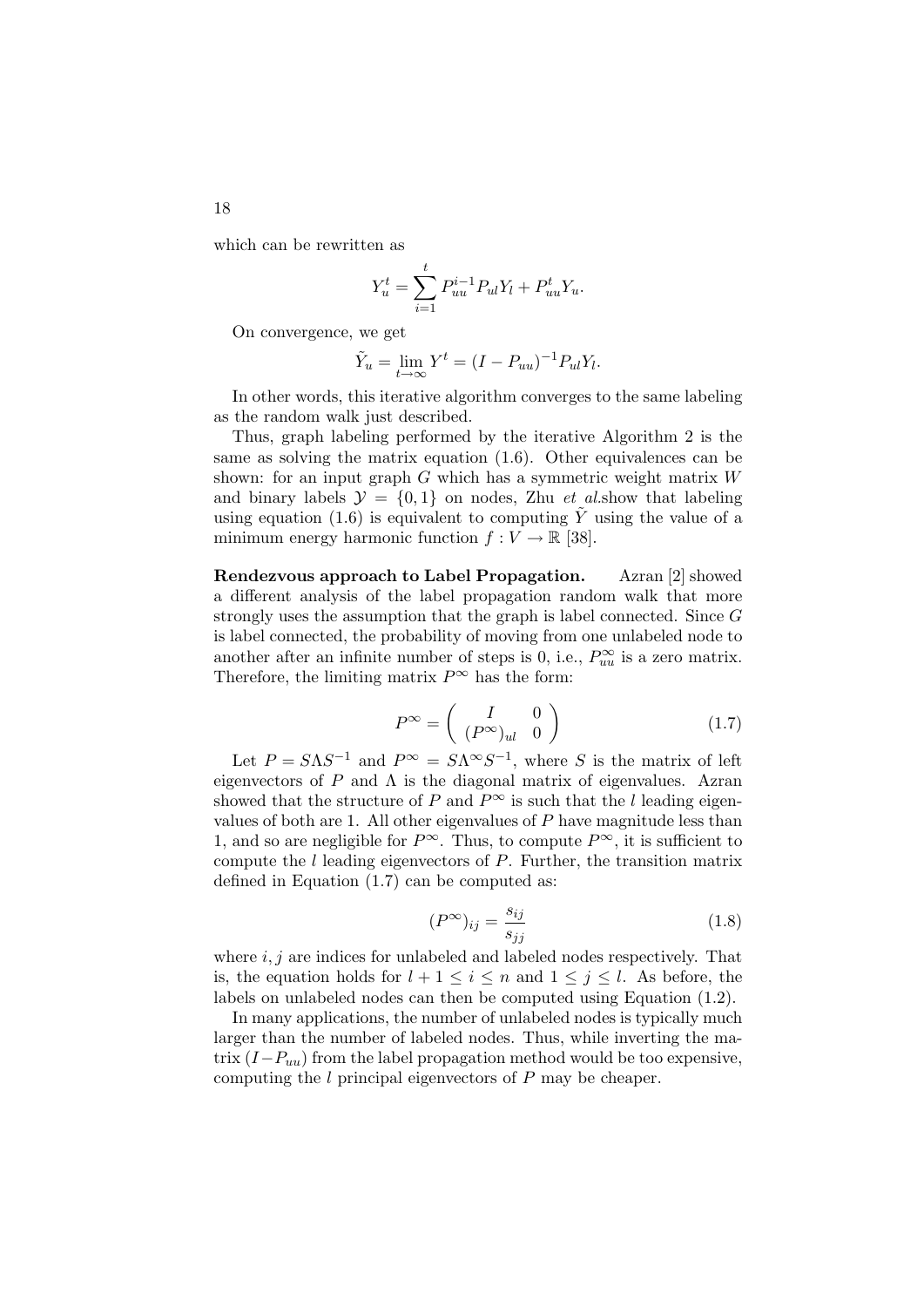Algorithm 3:  $LP$ - $Z$ HOU $(Y, \alpha, T)$ 

```
t \leftarrow 1Y^0 \leftarrow Yrepeat
     Y^t \leftarrow \alpha T Y^{t-1} + (1 - \alpha) Y^0until convergence to Y^{\infty}foreach i \in V do
     c = \arg \max_{j \in \mathcal{Y}} y_i^{\infty}[j]\tilde{y}_i[c] = 1return \tilde{Y}
```
### 4.2 Graph Regularization

The graph regularization method introduced by Zhou et al. [36] differs from label propagation in a key way: the labels on nodes in  $V_l$  are allowed to change during label propagation. The initial labels are represented by a binary  $n \times m$  matrix Y such that  $y_i[c] = 1$  if node  $v_i$  has label  $c \in \mathcal{Y}$ , and each node has at most one label.

We first describe the method in terms of a random walk starting from a node  $v_i$ . Now the random walk at every node proceeds to a neighbor with probability  $\alpha$  (whether or not the node is unlabeled) but, with probability  $1 - \alpha$  the walk jumps back to  $v_i$ , the starting node. Here,  $1-\alpha$  can be thought of a "reset probability". In matrix form, the t-step transition probability  $Q^t$  can be written as

$$
Q^t = \alpha T Q^{t-1} + (1 - \alpha)I.
$$

This random walk has been well studied in other contexts—in particular, it corresponds to the "personalized page rank", introduced by Jeh and Widom [14] It can be shown to converge, to the stationary distribution

$$
Q^{\infty} = (1 - \alpha)(I - \alpha T)^{-1}.
$$

Further, the corresponding label distribution can be computed as

$$
\tilde{Y} = Q^{\infty} Y = (1 - \alpha)(I - \alpha T)^{-1} Y.
$$

Iterative Formulation. As in the previous case, this can also be seen as implementing a simple iterative method: at each step, the label distribution of node i is computed as an  $\alpha$  fraction of the sum of label distributions of its neighbors from the previous step, plus a  $1-\alpha$  fraction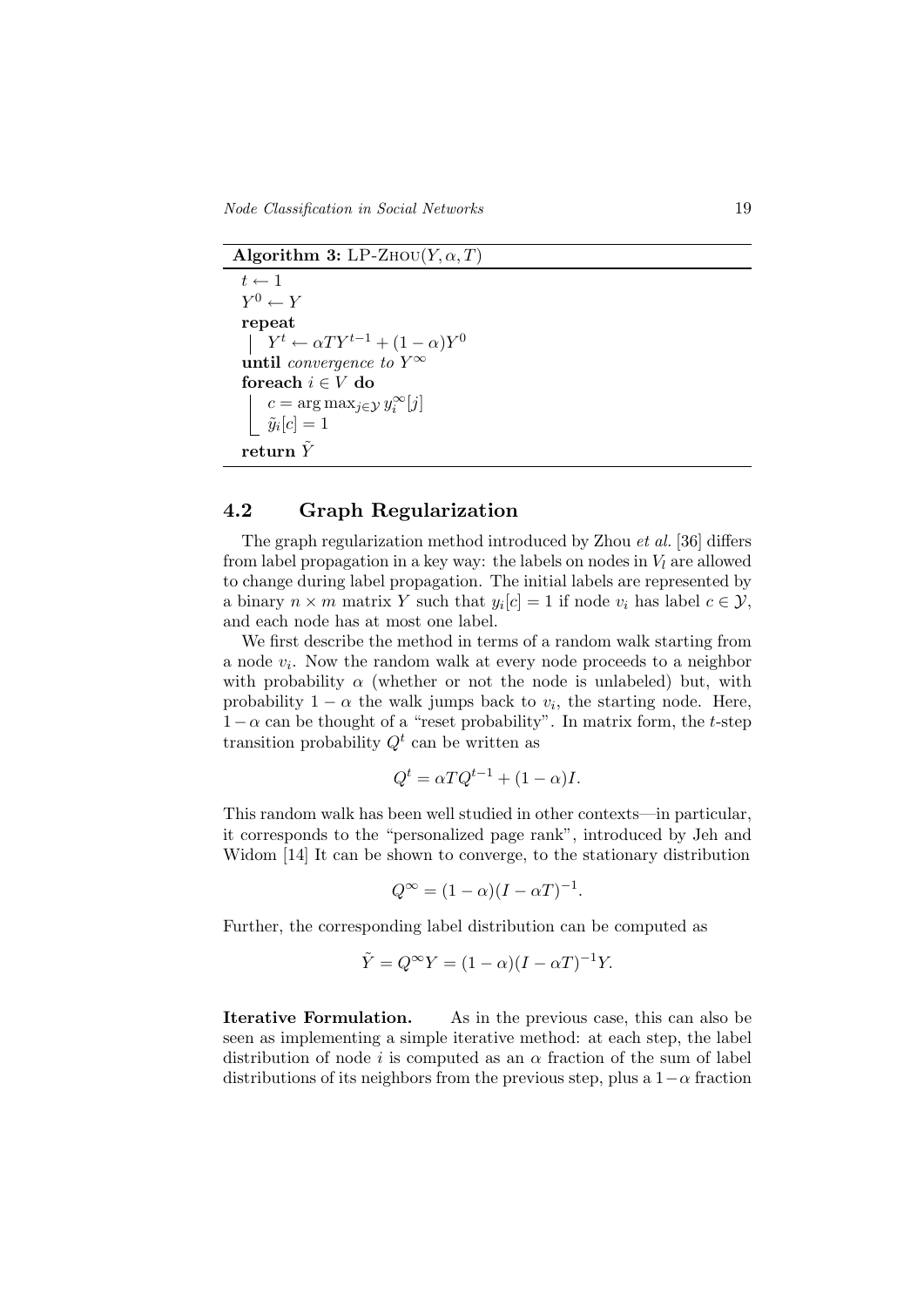of its initial label distribution. This is illustrated in Algorithm 3. One can verify that this formulation leads to the same solution, i.e. the final label distribution is given by

$$
\tilde{Y} = Y^{\infty} = (1 - \alpha)(I - \alpha T)^{-1}Y
$$
\n(1.9)

which can be scaled up appropriately (via a diagonal normalization matrix) so there is a probability distribution over labels.

Regularization Framework. Zhou et al.considered several variations of this method, based on replacing P with related matrices. In particular, they suggest the symmetrically normalizing  $W$  via the diagonal matrix of row sums D as,  $\mathcal{P} = D^{-1/2}WD^{-1/2}$ .  $\mathcal{P}$  can also be written in terms of the normalized Laplacian as  $\mathcal{P} = I - \mathcal{L}$ . This is no longer a stochastic matrix, since the rows do not yield probability distributions. Nevertheless, we can still apply this as a generalized random walk/iterative method by computing  $Y^t = \alpha \mathcal{P} Q^{t-1} Y + (1 - \alpha) Y$ , which converges to  $Q^{\infty} = (1 - \alpha)(I - \alpha \mathcal{P})^{-1}Y$ .

The choice of  $P$  can be seen as arising naturally from some requirements on the labeling. Two such requirements are: (1) the difference between initial and output labels on labeled nodes should be small; and (2) the difference in the labels of neighbors (especially those with large edge weight) should be small, i.e., neighbors should have similar labels.

The task of finding a labeling which satisfies these two conditions can be formulated as an optimization problem to find a function  $f$  that minimizes the above two conditions. This process is known as "regularization". Formally, define

$$
\tilde{f} = \arg\min_{f} \frac{\mu}{2} ||f - Y||^2 + f^T \mathcal{L} f,
$$

for a parameter  $\mu > 0$ . The first term measures the difference between the labeling given by the labeling function and the original labeling  $Y$ , to capture (1). The second term uses the Laplacian  $\mathcal L$  (which is related to the gradient of the function) to measure the smoothness of the labeling function, to capture (2). The parameter  $\mu$  then controls the tradeoff between these two terms. Thus, solving for  $f$  is intended to satisfy both the requirements. Rewriting this minimization in terms of the Euclidean norm results in

$$
\min_{f} \frac{1}{2} \sum_{i,j=1}^{n} w_{ij} \left\| \frac{f_i}{\sqrt{d_i}} - \frac{f_j}{\sqrt{d_j}} \right\|^2 + \frac{\mu}{2} \|f - Y\|^2 \tag{1.10}
$$

Differentiating and equating to zero, we get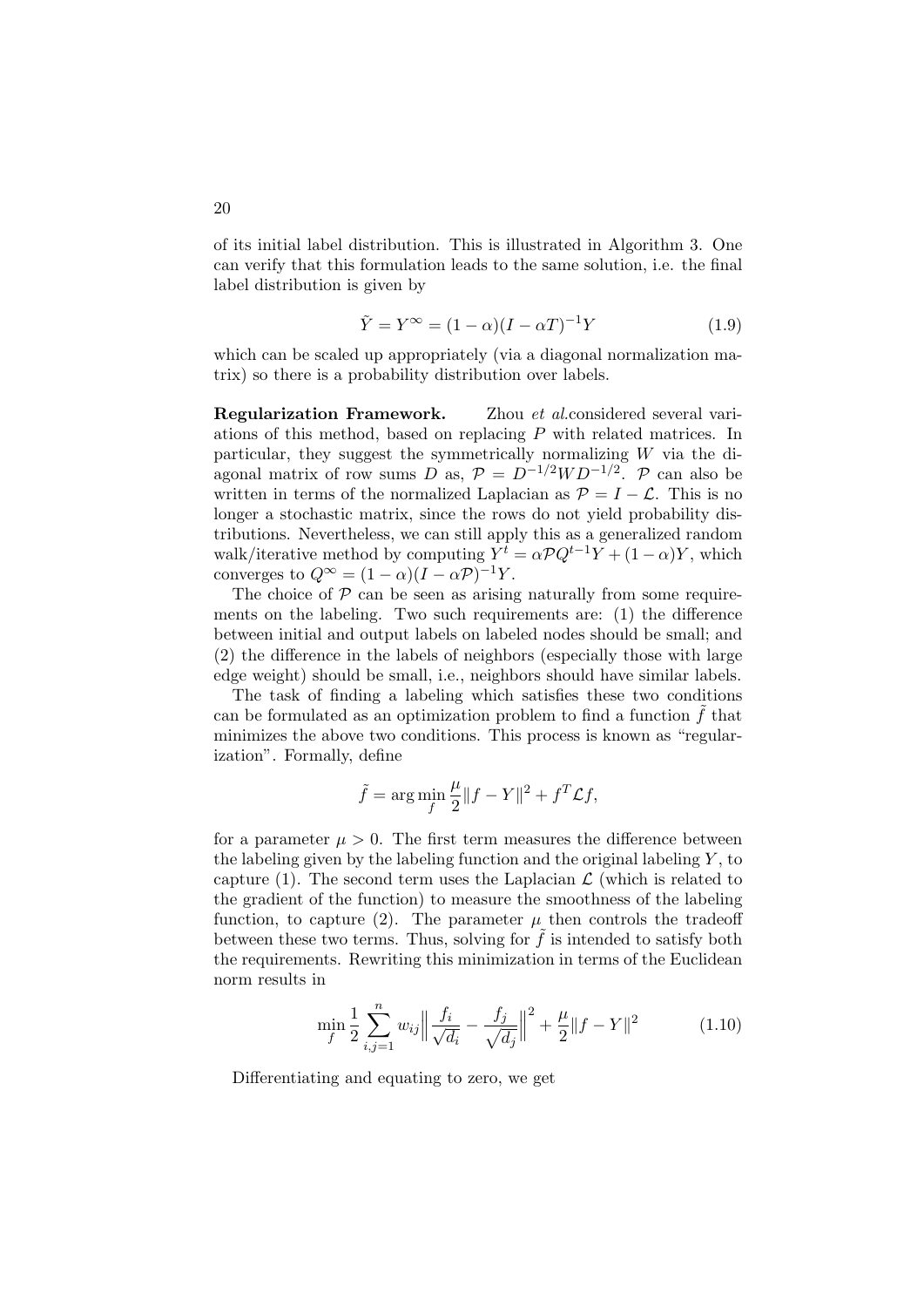Node Classification in Social Networks 21

$$
\tilde{f} - D^{-1/2}WD^{-1/2}\tilde{f} + \mu(\tilde{f} - Y) = 0
$$

$$
(1 + \mu)\tilde{f} - \mathcal{P}\tilde{f} = \mu Y
$$

Solving for  $\tilde{f}$  and setting  $\alpha = \frac{1}{1+\alpha}$  $\frac{1}{1+\mu}$ , we have

$$
\tilde{f} = (1 - \alpha)(I - \alpha \mathcal{P})^{-1}Y
$$
\n(1.11)

Notice that if we defined the transition matrix  $Q$  in terms  $\mathcal P$  instead of T, or iterated over  $P$  instead of T, the solution on convergence would match Equation (1.9). In other words, we can argue that this solution is a natural consequence of the formalization of the two requirements (1) and (2). It is possible to motivate other graph labeling algorithms based on similar optimization criteria. The survey of Bengio et al. [4] has more details on this perspective.

#### 4.3 Adsorption

The "adsorption" method, proposed by Baluja et al. [3] is also based on iteratively averaging the labels from neighbors, in common with the previous algorithms studied. However, this method incorporates some additional features and parameters, so it can be seen as a generalization of other methods.

Adsorption takes as input a directed graph G with weight matrix W. The initial labels are represented as  $Y = \{y_1, y_2, \ldots, y_n\}$  such that  $y_i$  is the probability distribution over labels  $\mathcal{Y}$  if node  $v_i \in V_l$ , and is zero if node  $v_i \in V_u$ . As with graph regularization, adsorption does not keep the labels on nodes in  $V_l$  fixed, but instead lets them be set by the labeling process. In order to maintain and propagate the initial labeling, adsorption creates a *shadow* vertex  $\tilde{v}_i$  for each labeled node  $v_i \in V_l$  such that  $\tilde{v}_i$  has a single incoming edge to  $v_i$ , and no outgoing edges. In other words, the shadow vertex is an absorbing state when we view the algorithm as a random walk. Then, the label distribution  $y_i$  is moved from  $v_i$  to the corresponding shadow vertex  $\tilde{v}_i$ , so initially  $v_i$  is treated as unlabeled. The set of shadow vertices is  $\tilde{V} = {\tilde{v}_i | v_i \in V_l}.$ 

The weight on the edge from a vertex to its shadow is a parameter that can be adjusted. That is, it can be set so that the random walk has a probability  $1 - \alpha_i$  of transitioning from vertex  $v_i$  to its shadow  $\tilde{v}_i$ and terminating. This injection probability was set to be a constant such as  $\frac{1}{4}$  for all labeled nodes (and 1 for all unlabeled nodes) in the initial experimental study [3].

Random Walk Formulation. Based on this augmented set of nodes and labels, the Adsorption method defines additional matrices.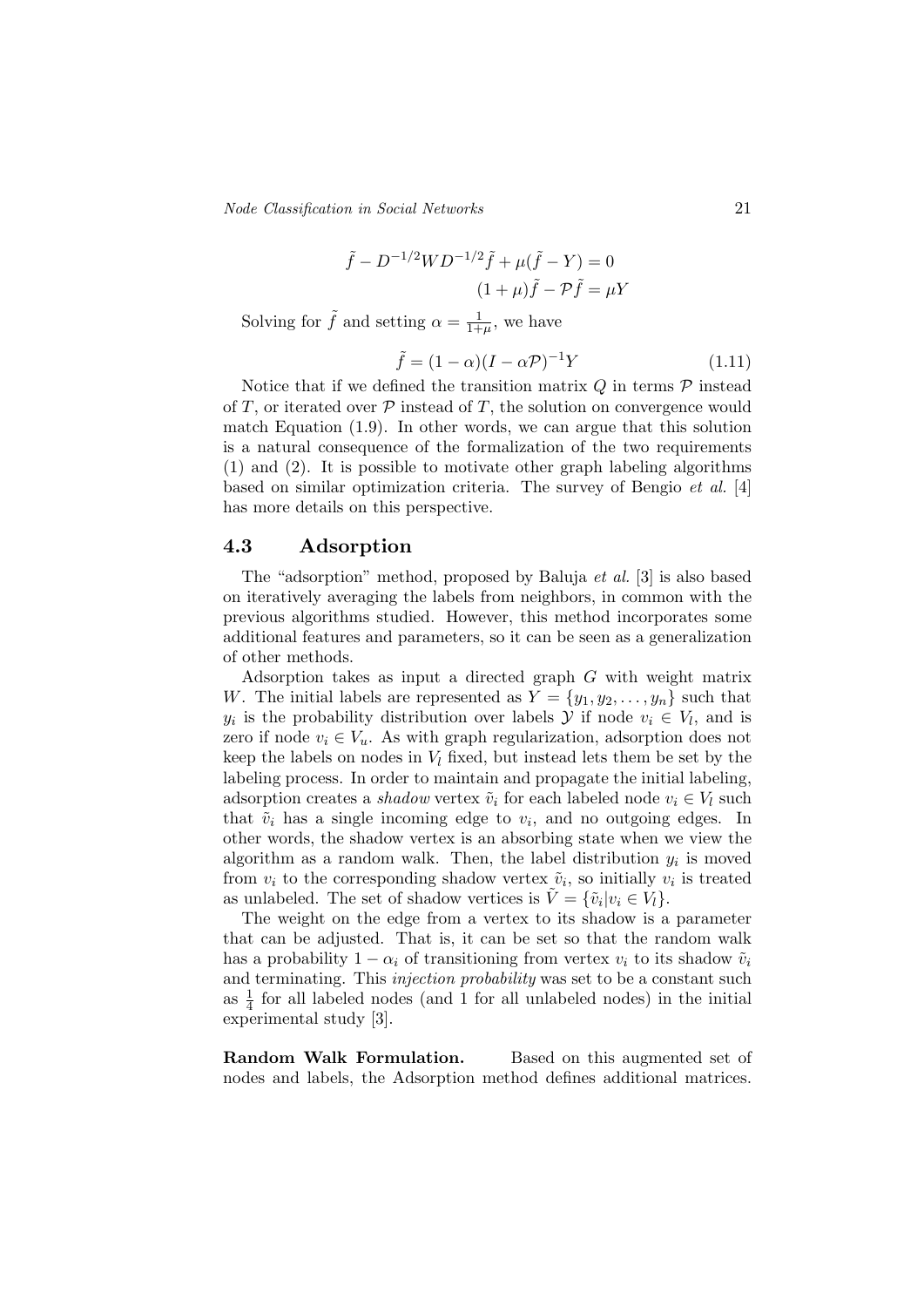First, A captures the injection probabilities from each node  $v_i$ : A is the  $n \times n$  diagonal matrix  $A = diag(\alpha_1, \alpha_2, \dots, \alpha_l, 1, \dots, 1)$  where  $1 - \alpha_i$  is the (injection) probability that a random walk currently at  $v_i$  transitions to the shadow vertex  $\tilde{v}_i$  and terminates. Hence  $\alpha_i$  is the probability that the walk continues to a different neighbor vertex.

A transition matrix T encodes the probability that the walk transitions from  $v_i$  to each of its non-shadow neighbors, so  $T = D^{-1}W$  as before. Consequently the transitions among the non-shadow vertices are given by  $(AT)$ , while the transitions to shadow vertices are given by the first l columns of  $(I - A)$ , which we denote as  $(I - A)_{(l)}$ . Putting these pieces together, we obtain an overall transition matrix  $R$  over the set of  $l + n$  nodes  $\tilde{V} \cup V$  as:

$$
R = \left(\begin{array}{cc} I & 0\\ (I - A)_{(l)} & AT \end{array}\right) \tag{1.12}
$$

The first l columns of R represent the transition probabilities to  $\tilde{V}$ , and the next  $n$  columns give the transition probabilities to (within)  $V$ . The  $(l + i)$ -th row of R gives the probability of starting at node  $v_i$  for  $1 \leq i \leq n$ , and moving to the other nodes of the graph in one step. We can compute  $R<sup>t</sup>$  to give the t-step transition probabilities. Assuming that the graph is label connected, and since  $0 \leq \alpha_i \leq 1$  and T is a row stochastic matrix, as  $t \to \infty$  we get

$$
R^{\infty} = \begin{pmatrix} I & 0 \\ (I - AT)^{-1}(I - A)_{(l)} & 0 \end{pmatrix}
$$
 (1.13)

Let  $Y_s$  be the matrix of labels on shadow vertices, i.e, the labels that were originally associated with nodes in  $V_l$ , then the matrix of initial labels is defined as:  $\bar{Y}^0 = \begin{pmatrix} Y_s \\ 0 \end{pmatrix}$  $\boldsymbol{0}$ ). Then the labeling at step t is  $\bar{Y}^t =$  $R^{t-1}\bar{Y}^0$ , and as  $t \to \infty$ ,

$$
\bar{Y}^{\infty} = R^{\infty} \bar{Y}^{0} = \begin{pmatrix} Y_s \\ (I - AT)^{-1} (I - A)_{(l)} Y_s \end{pmatrix}
$$
(1.14)

It can be verified that  $\bar{Y}^{\infty}$  from Equation (1.14) is an eigenvector of R with eigenvalue 1. The output as defined by Equation  $(1.14)$  is also a linear combination of the initial labels. Since  $R$  and its powers are row stochastic matrices, and the initial labels are probability distributions, the output at each node is guaranteed to be probability distribution over labels. The resulting labeling can be rewritten in terms of the original graph (without shadow vertices) as:

$$
\tilde{Y} = (I - AT)^{-1} (I - A)_{(l)} Y_l \tag{1.15}
$$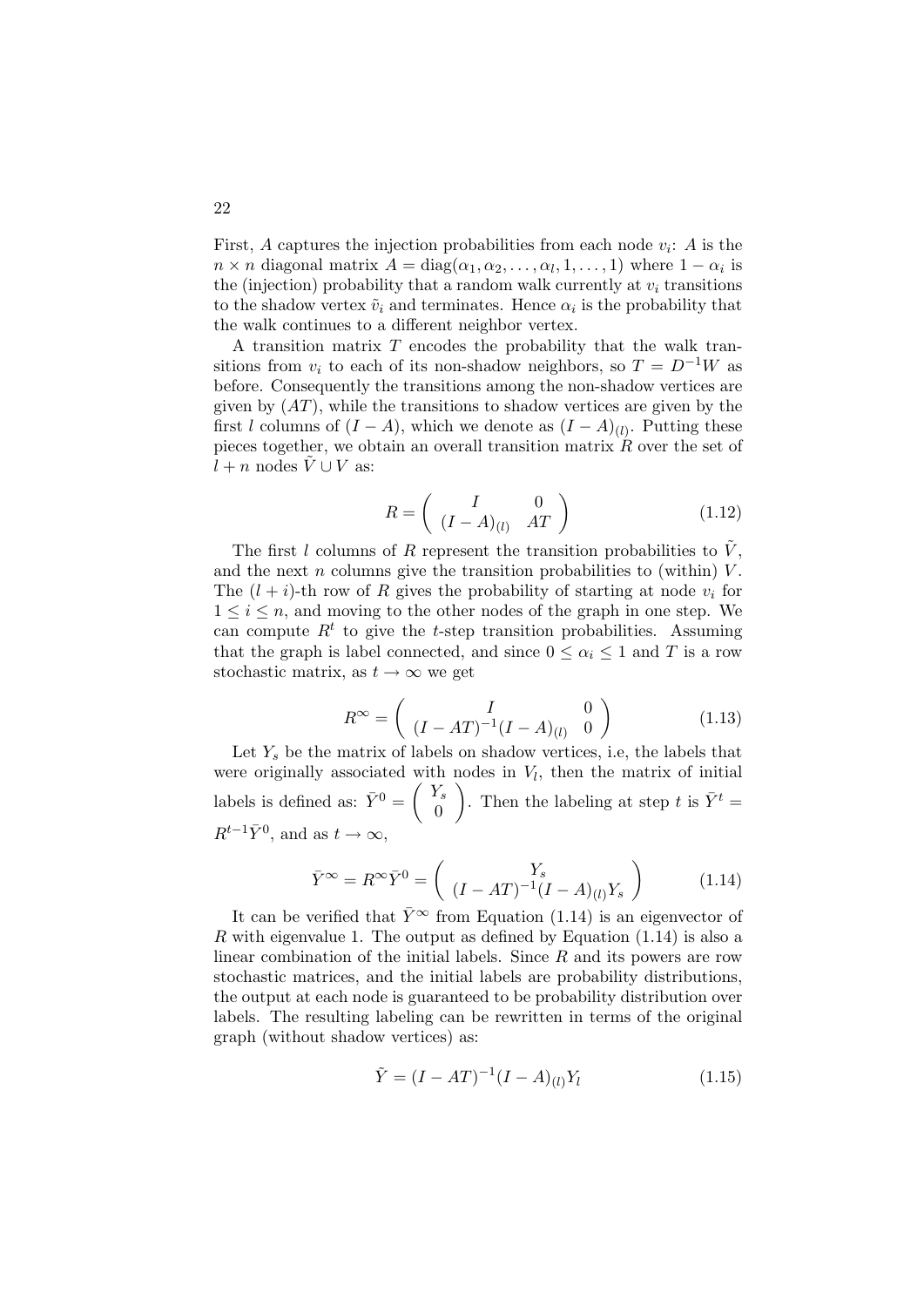Iterative Formulation. We now describe a local averaging method that is equivalent to the random walk method described above. Consider the graph  $G$  and weight matrix  $W$  as above, but with the directionality of all edges reversed. At each iteration, the algorithm computes the label distribution at node  $v_i$  as a weighted sum of the labels in the neighborhood, and the node's initial labeling, the weight being given by  $\alpha_i$ . Formally, at the t-th iteration, for a node  $v_i \in V$ , the label distribution is computed as

$$
y_i^t = \alpha_i \sum_j p_{ji} y_j^{t-1} + (1 - \alpha_i) y_i^0
$$
 (1.16)

Rewriting Equation (1.16) as a matrix equation, with  $Y^0 = \begin{pmatrix} Y_1 \\ 0 \end{pmatrix}$ 0  $\bigg),$ and  $A = diag(\alpha_1, \alpha_2, \dots, \alpha_l, 1, \dots, 1)$  as before,

$$
Y^{t} = ATY^{t-1} + (I - A)Y^{0}
$$
  
= 
$$
(AT)^{t-1}Y^{0} + \sum_{i=0}^{t-1} (AT)^{i}(I - A)Y^{0}
$$

We know that  $0 \leq \alpha_i \leq 1$ , and T is a stochastic matrix, thus as  $t \to \infty$ , we reach

$$
\tilde{Y} = Y^{\infty} = (I - AT)^{-1}(I - A)Y^{0}
$$
\n(1.17)

Connection to other methods. Observe that Equations  $(1.17)$ and (1.15) can be made to agree, since  $Y^0$  has first l rows non-zero and remaining  $u$  rows as zeros. In particular,  $(1.9)$  can be obtained from (1.17) by setting  $A_{ii} = \alpha$  for all i. In other words, the graph regularization method can be viewed as a special case of adsorption. This can be seen by comparing the description of the iterative formulations of both, and observing that both rely on averaging neighborhoods with the original label of a node. However, the definition of adsorption prefers to set  $\alpha_i$  to be 1 for unlabeled nodes, to ensure that the final labeling is directly a probability distribution over labels without rescaling.

A second equivalence is achieved by setting  $\alpha_i = 0$  for all (initially) labeled nodes. This has the effect of making them absorbing (any random walk which reaches them halts there with probability 1) and so we obtain the original label propagation algorithm again. This analysis shows that the adsorption method unifies the previous random walk methods.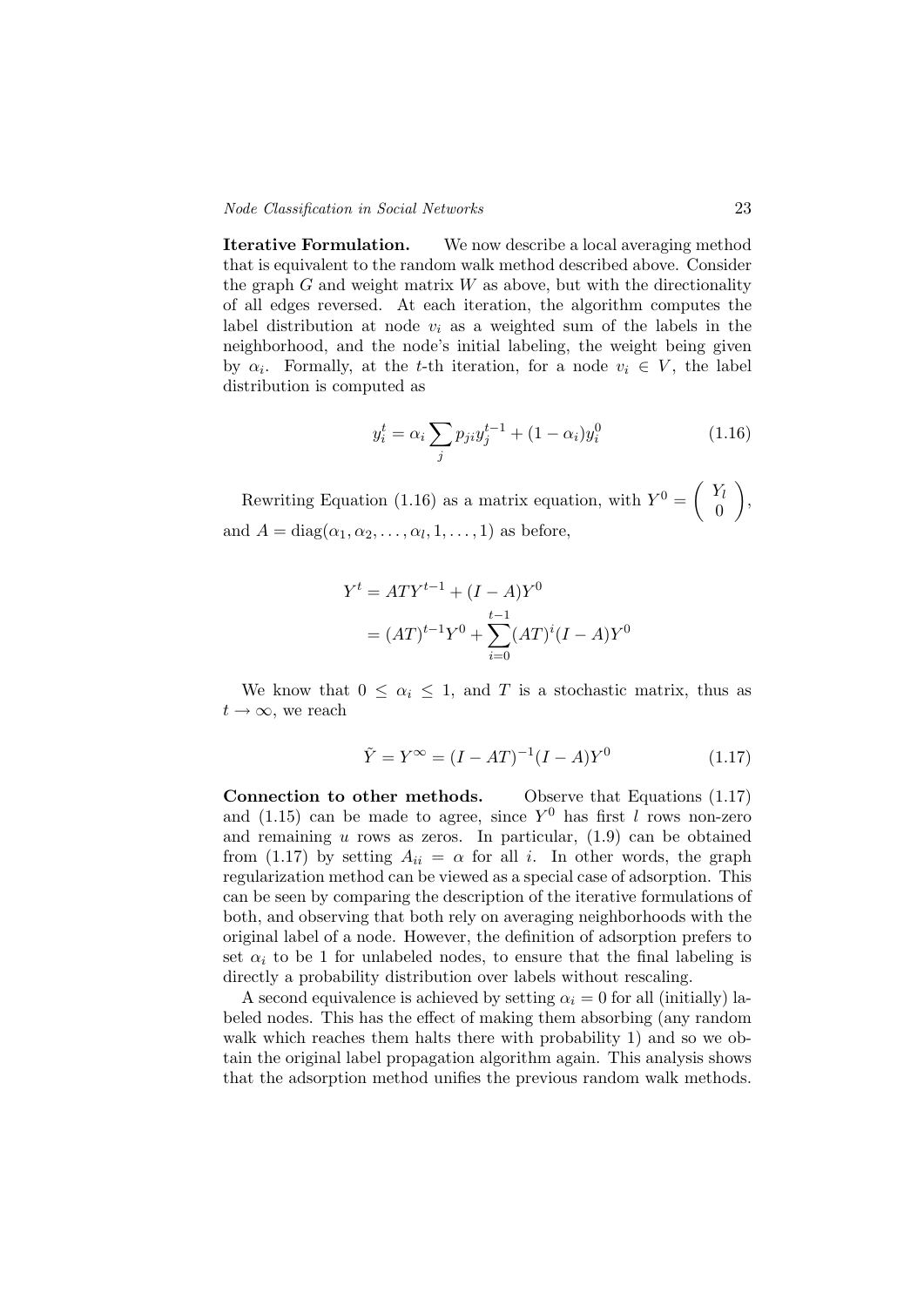# 5. Applying Graph Labeling to Large Social **Networks**

Our motivation for graph labeling comes from social networks. These networks can have millions of nodes and billions of edges, and the label set may consist of thousands of labels, e.g., the set of all tags on videos in YouTube. As we have indicated in our discussion, it be very computationally expensive to directly apply some of the methods described to datasets of this size. In particular, several methods are described in terms of finding the solution to a set of matrix equations. For example, in the random walk based method by Zhou *et al.*, using Equation  $(1.9)$ requires inverting a matrix of size  $n \times n$ , where n is the number of nodes in the graph. In general, inverting this matrix takes time  $O(n^3)$ , although for sparse matrices methods from numerical analysis aim to compute the inverse (approximately) more quickly [12]. Similarly, the method by Azran *et al.* requires computing the l leading eigenvectors of an  $n \times n$ matrix, which can be done in time  $O(n^2)$  for a sparse matrix. When n is large, costs that are significantly superlinear in  $n$  are not feasible, and we look for more scalable solutions.

### 5.1 Basic Approaches

When matrix inversion is not practical, there are several alternate approaches to finding the stationary distribution of the random walks we consider:

**Iteration.** When the number of labels  $m \ll n$ , it can be more efficient to work with the iterative form of the random walk, applied to Y. That is, rather than compute the  $(n \times n)$  stationary distribution via  $P^{\infty}$ , instead compute the  $(n \times m)$  stationary distribution of label probabilities  $Y^{\infty}$ . This in turn is computed by iterating to compute  $Y^1, Y^2, \ldots$ , in the limit, this converges to  $Y^{\infty}$ .

In practice, we may not run this procedure to convergence, but rather for a sufficiently large fixed number of iterations, or until the difference  $||Y_u^t - Y_u^{t-1}||$  is sufficiently small. Such power iteration methods are known to converge exponentially quickly (i.e. the difference  $||Y_u^t - Y_u^{\infty}||$ decreases by a constant factor each iteration) [17]. Hence only a constant number of steps is needed to reach a close enough approximation—of the order of tens to a hundred iterations.

Random Walk Simulation. An alternative approach is to directly simulate r random walks that begin at  $v_i$  for some number of steps, and use the distribution of the end point of these random walks as a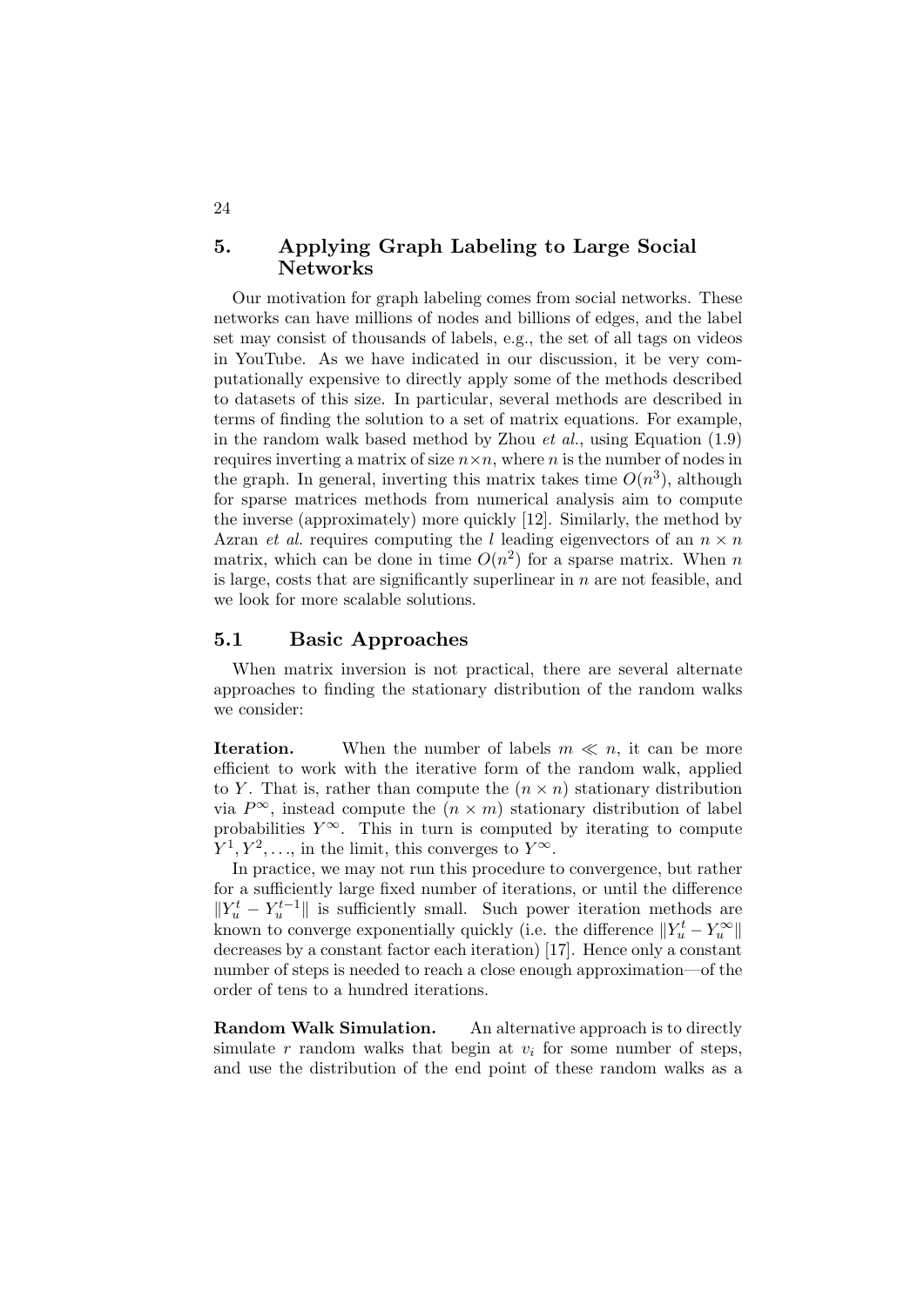surrogate for the stationary distribution. In some situations, such as where the graph is too large to represent as a matrix and compute matrix multiplications with, it may be more efficient to instead simulate random walks, which just require to access the adjacency lists of visited nodes, to pick the next node. This has been applied when the data is too large to store in memory [28].

# 5.2 Second-order Methods

When the labeling method can be formalized as a matrix iteration, as in the random walk methods, then there have been many approaches suggested to reducing the number of iterations needed before the process converges. The main idea behind these second-order methods is that the update performed at each iteration is adjusted by the update performed at the previous iteration. These methods have been shown to converge more rapidly than simple iterations (referred to as firstorder methods) for applications such as load balancing [24] and multicommodity flow [25]. For graph labeling, a first order iteration of the form  $Y^{t+1} = PY^t$  can be reformulated as  $Y^{t+1} = \beta PY^t + (1 - \beta)Y^{t-1}$ to yield a second-order method. Here,  $\beta$  is a parameter weighting the current update. Second order methods have been shown to converge faster for  $1 < \beta < 2$ .

### 5.3 Implementation within Map-Reduce

The Map-Reduce framework [9] is a popular programming model that facilitates distributing computation over a cluster of machines for dataintensive tasks. Applications in this framework are implemented via two operations (1) Map: input represented as key/value pairs is processed to generate intermediate key/value pairs, and (2) Reduce: all intermediate pairs associated with the same key are collected and aggregated. The system takes care of allocating map and reduce tasks to different machines, which can operate in parallel.

This framework is particularly powerful for cases when the data being processed is so large that it does not fit on one machine, but must be stored in a distributed file system, as may be the case for social network data. We observe that all of the methods discussed so far fit well into the map-reduce model: both local iterative methods and random walk methods can be implemented so that each node collects information about its neighbors (map), and applies some process to compute its new label distribution (reduce).

We illustrate the power of Map-Reduce to distribute computations over large social networks with an example implementation of iterative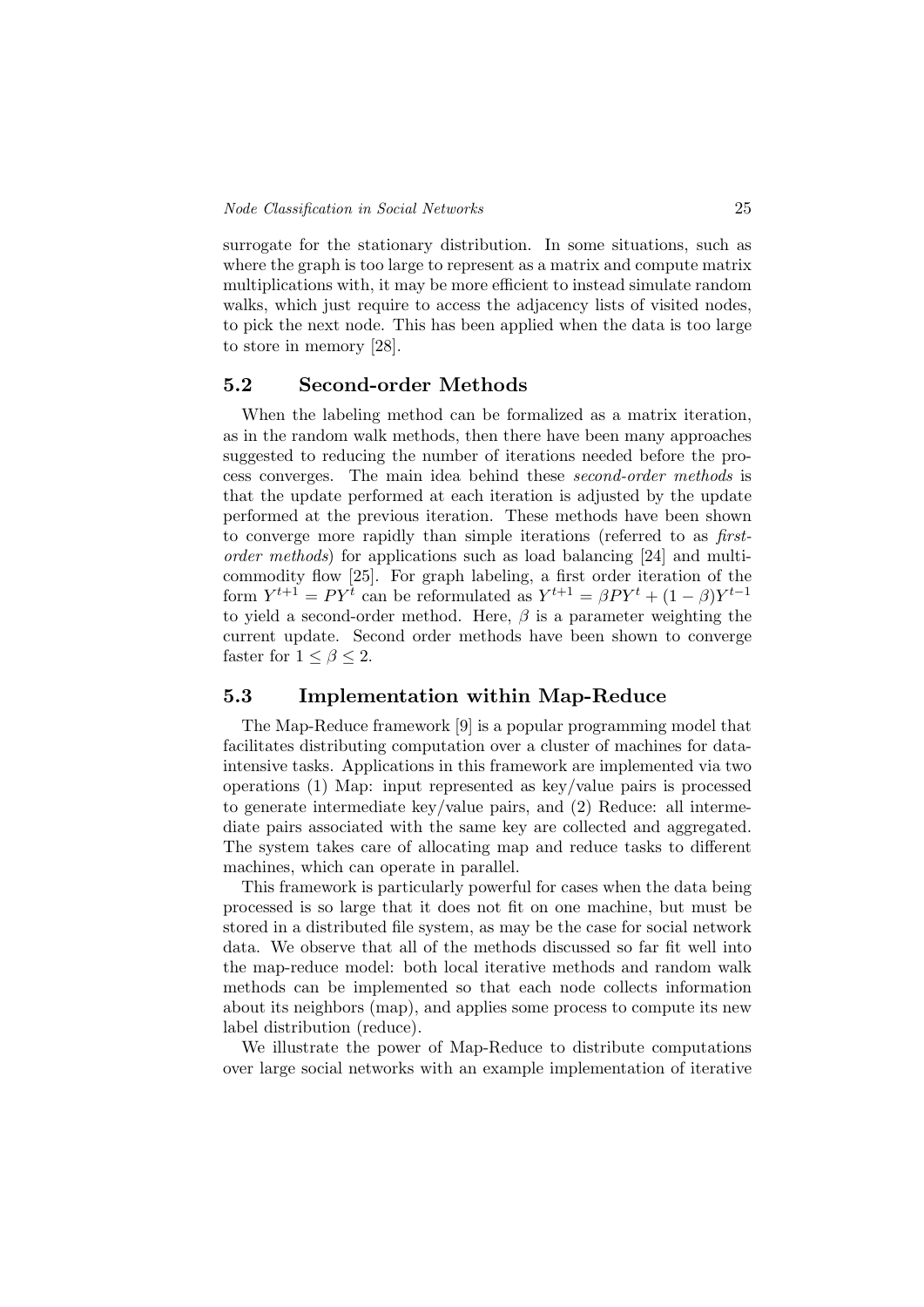| <b>Algorithm 4:</b> MAP(Key $v_i$ , Value $y_i^{t-1}$ ) |
|---------------------------------------------------------|
| Data: $P$                                               |
| foreach $v_i \in V   (i, j) \in E$ do                   |
| <b>Emit</b> $(v_i, (y_i^{t-1}, p_{ij}))$                |

|  |  | Algorithm 5: REDUCE(Key $v_j$ , ValueIterator labelWt) |  |  |  |  |
|--|--|--------------------------------------------------------|--|--|--|--|
|--|--|--------------------------------------------------------|--|--|--|--|

 $vec_{1\times m} \leftarrow 0$ foreach  $(label, wt) \in labelWt$  do |  $vec[label] += wt$  $y_j^t \leftarrow \arg \max (vec)$  $\texttt{Emit}(v_j, y_j^t)$ 

graph labeling methods. Consider a simple instance of the ICA method, where the classifier is based on weighted voting on labels in the neighborhood, as described in [5]. More specifically, at each iteration of the method, the label assigned to a node is the weighted vote of labels on its neighbors. This can be thought of as an iterative message passing scheme, where each node passes its current label (weighted by the edge weight) as a message to each neighbor. Then, each node collects the messages received from its neighbors and combines then to compute its label, in this case using a voting function.

This process fits neatly into the Map-Reduce setting. Algorithms 4 and 5 describe the Map and Reduce operations performed at each iteration of graph labeling. As described in Section 2, P is the normalized weight matrix and Y is a vector of initial labels, so that  $y_i$  is a single label initially assigned to node  $v_i$ , and  $y_i^t$  is the label at the *t*-th iteration. vec is a temporary vector to aggregate the weight received for each label. The Map function implements the message passing, where each node  $v_i$ sends a message  $(y_i^{t-1}, p_{ij})$  at iteration t. The Reduce function receives the messages as label Wt and aggregates them to infer the label  $y_j^t$  at a node  $v_i$  at iteration t.

Likewise, many other iterative algorithms for graph labeling can be implemented in Map-Reduce. One round of Map-Reduce computes each iteration (equivalently, computes the product of a matrix and a vector). Thus only a moderate number of rounds are required to converge on the solution. Following this outline, other iterative methods for graph labeling can be implemented in Map-Reduce in a similar way.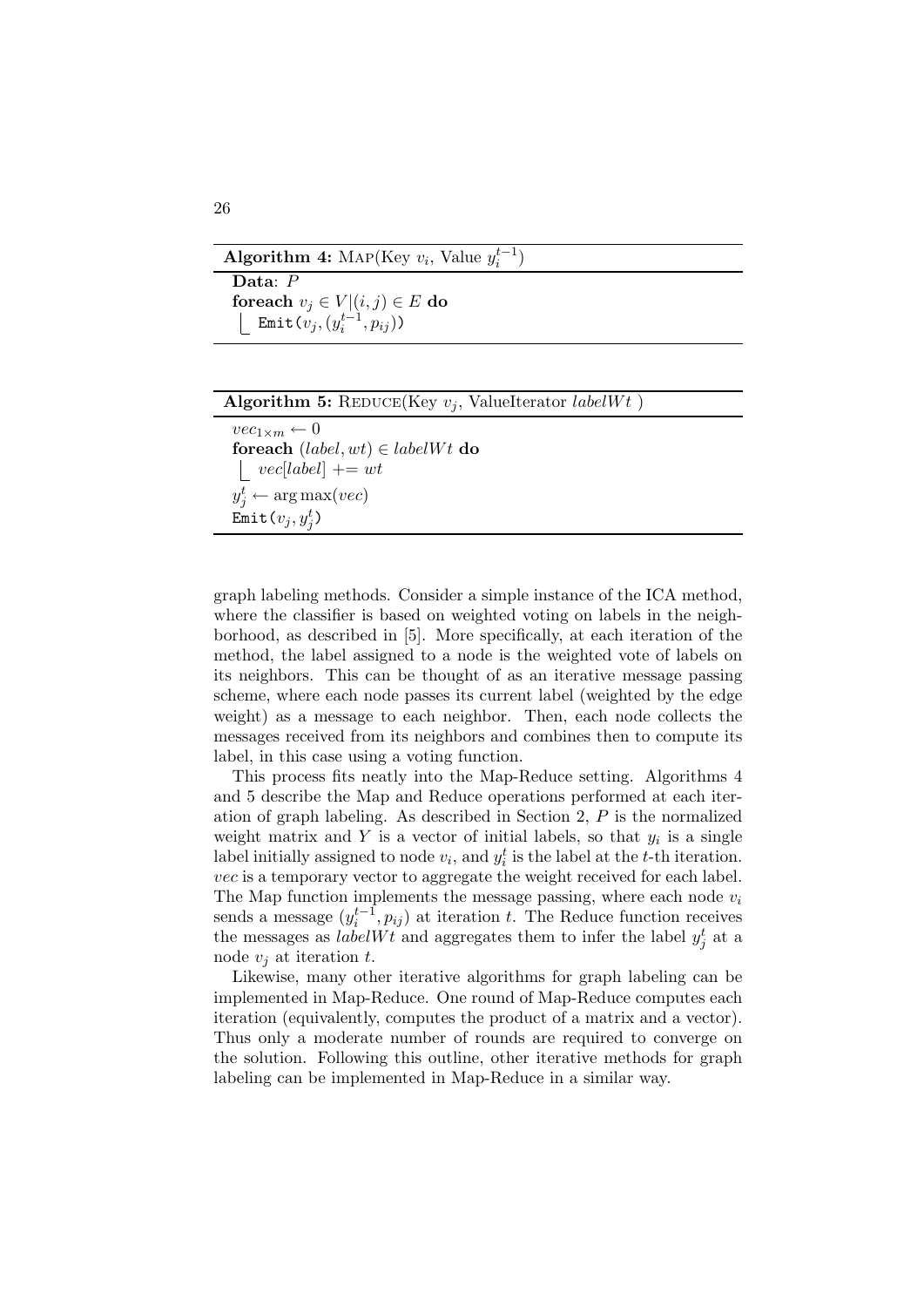#### 6. Related approaches

In this section, we survey some of the other approaches to the graph labeling problem.

#### 6.1 Inference using Graphical Models

The area of Statistical Relational Learning (SRL) has emerged over the last decade. SRL is generally concerned with creating models of data which fully describes the correlations between the different objects that are described by the data. It therefore encompasses graph labeling as a central problem. Another example of a problem in SRL is edge prediction: creating a model which can be used to predict which new edges are likely to be formed in a graph.

Among many approaches proposed within the SRL framework, two that have been directly applied to the graph labeling problem are Probabilistic Relational Models (PRMs) [10, 33] and Relational Markov Networks (RMNs) [32]. Essentially, the two approaches learn a probabilistic graph model to represent the relational (graph) data. The model used is a Bayesian network (directed) for PRMs and a Markov network (undirected) for RMNs. The learnt models are then used to perform inference or labeling over the graphs.

Formally, the nodes  $V$  in the given graph  $G$  are represented by random variables X which can take values from the set  $\mathcal{Y}$ . Let  $X_l$  denote the observed random variables associated with labeled nodes and  $X_u$  be the unobserved variables for the unlabeled nodes. The task is to determine the joint probability distribution  $P(X_u|X_l)$ , i.e., the probability distribution over the labels for each unobserved variable (unlabeled node), given the observed variables (labeled nodes), and use it for inference.

In PRMs, each random variable  $x_i$  representing node  $v_i$  is associated with a conditional probability distribution  $\mathbb{P}(x_i | \text{parents}(x_i))$ , where  $parents(x_i)$  is the set of label assignments on nodes that have an outgoing edge to node  $v_i$ . In the case of RMNs, a pairwise Markov Random Field (MRF) is defined over the graph that is parametrized by a set of arbitrary non-negative functions known as clique potentials.

These relational models are represented by a joint probability distribution of label assignments over nodes of the graph. This stands in contrast to methods such as random walks for graph labeling, which do not make these models for the label of a node explicit, but rather which use an implicit model to compute the labeling. To use a relational model for graph labeling, we must compute the marginal probability distribution for each node. However, this is not a simple task, since there are corre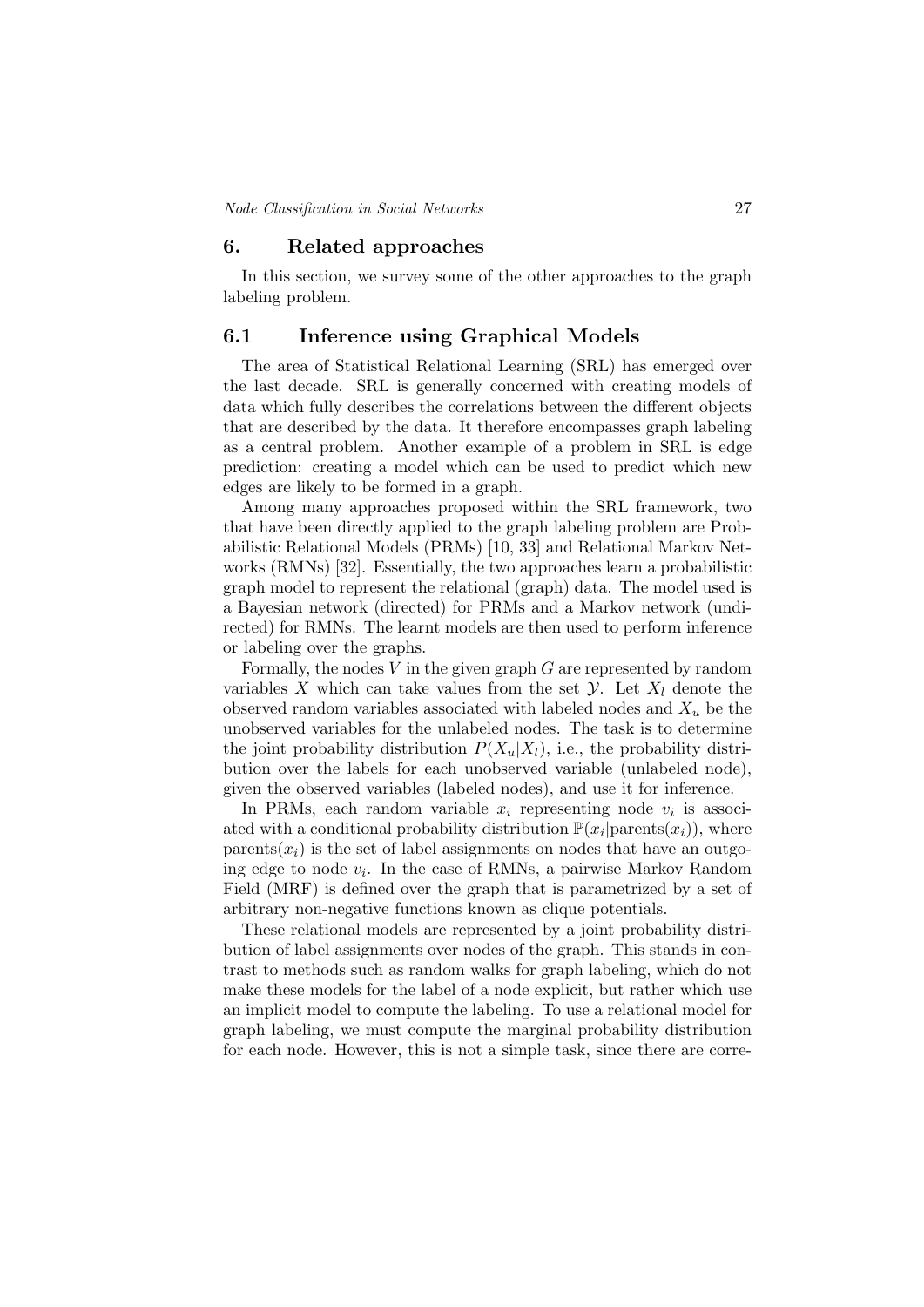lations (mutual dependencies) between the distributions on the nodes, and so there is no compact closed form for these marginals.

A popular choice for approximate inference in relational models is loopy belief propagation (LBP). LBP is an iterative message passing algorithm, where a message sent from node  $v_i$  to  $v_j$  is the belief of  $v_i$  on what the value of  $v_i$  should be. Pragmatically, this seems similar in spirit to the iterative methods which pass messages in the form of distributions of label values. LBP does not guarantee convergence except for special cases such as when the graphical model is a tree. Nevertheless, it has been found to work well in practice [34].

### 6.2 Metric labeling

There has been much other work on the problem of labeling objects when there are some relationships known between them. A central example is the work by Kleinberg and Tardos [15] that describes the problem of Metric Labeling. Here, there is a collection of objects with pairwise relationships between them (so relationships can be modeled as a graph). Each object also has an initial label (for example, this could be a user's declared age in a setting where many users do not reveal their true demographics). There are therefore two forces at work in the labeling: to pick labels which are consistent with the assigned labels of neighboring objects (due to implicit assumption of homophily), and to pick labels which are consistent with the initial labels. Kleinberg and Tardos formalize this problem by defining two functions, the first defined over (initial label, assigned label) pairs, and the second defined over (assigned label, neighbor's assigned label) pairs.

This then naturally defines an optimization problem over graphs: given the initial labeling of nodes, the edges, and the two cost functions, choose a labeling with minimum cost summed over all nodes and edges. Using the language of combinatorial optimization, this becomes a well-defined optimization problem, since every assignment has an associated cost: therefore, there must exist some assignment(s) with minimum cost. Kleinberg and Tardos are able to give guaranteed approximations to this problem: they show an algorithm to find an assignment whose cost is more expensive than the optimal one by a factor that is at most logarithmic in the number of labels. The approach relies on solving a carefully defined linear program, and arguing that rounding the fractional solution gives a good approximation to the original problem.

Applying this approach to the graph labeling problem is possible, but requires some effort. First, one needs to choose appropriate metrics over labels, and to extend these to capture the case of missing labels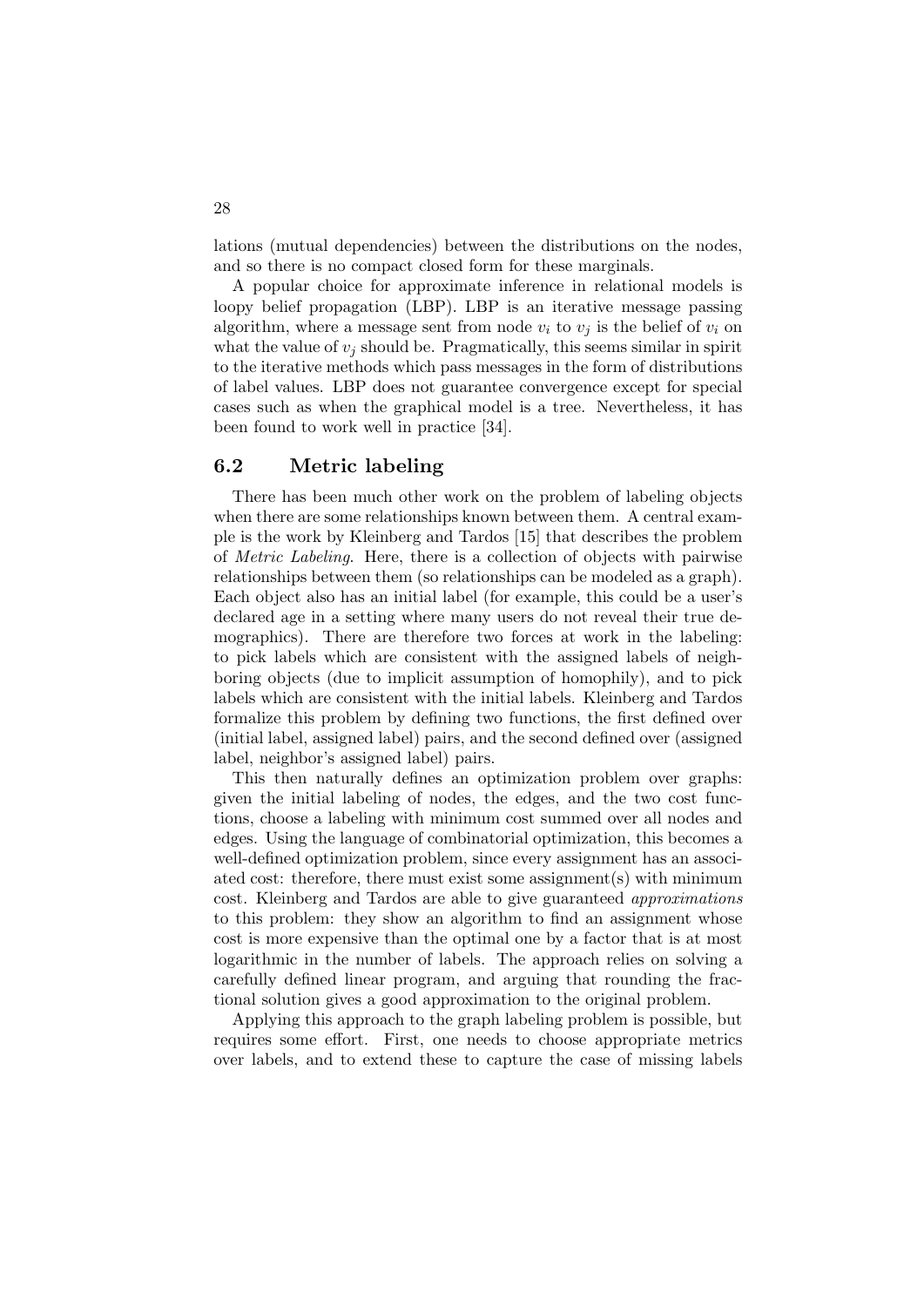(which should not be penalized excessively by the metric over neighbors). Second, for graphs of social networks, it is necessary to solve a linear program defined over all the edges and nodes in the graph, which may stretch the limits of modern solvers.

#### 6.3 Spectral partitioning

A different approach studied by McSherry [23] is to use spectral methods (study of eigenvalues and eigenvectors) to recover a labeling. For the analysis, the graph is assumed to have been produced by a random process. Each of the n nodes in  $V$  has a (secret) initial label from the  $m$ possibilities. It is assumed that edges are created by a random process: let Q be an  $m \times m$  matrix where  $q_{ij}$  denotes the probability of including an edge between a node with label i and node with label j for  $i, j < m$ . In this model, the given graph  $G$  is drawn from the distribution implied by the hidden labels and Q. Computing the maximum-likelihood labeling is NP-hard in this setting, so McSherry presents an algorithm based on random partitioning and projections to infer the true labeling on the nodes of the graph with high probability.

Sidiropoulos (in the survey of Aggarwal et al. [1] points out that in most cases, it is not realistic to consider connections between all pairs of objects in the generative model. Hence the distribution of graphs considered by McSherry does not correspond to typical social network graphs. To better model such graphs, they consider a slightly modified model where for a given graph  $H$ , each edge  $e$  of  $H$  is removed with probability  $1 - q_{ij}$ , where i, j are labels on the endpoints of e and Q is the  $m \times m$  matrix of probabilities as before. Sidiropoulos argues that for arbitrary graphs  $H$ , it is not possible to recover almost all labels with high probability, but that simple algorithms may still recover a constant fraction of labels.

#### 6.4 Graph Clustering

A set of approaches proposed for labeling graph nodes are based on partitioning the nodes into clusters and assigning the same label to the nodes in the cluster. Blum and Chawla [7] assume that the weights on edges of the graph denote similarity between the associated nodes. Thus, a high edge weight means the nodes are very similar. A binary classification problem is solved by finding a "mincut": a partition of the nodes to minimize the number of edges crossing the cut. The intuition is that placing highly connected nodes in the same class will separate the nodes labeled "positive" from the "negative" ones. Such problems can be solved in polynomial time using classical max-flow algorithms.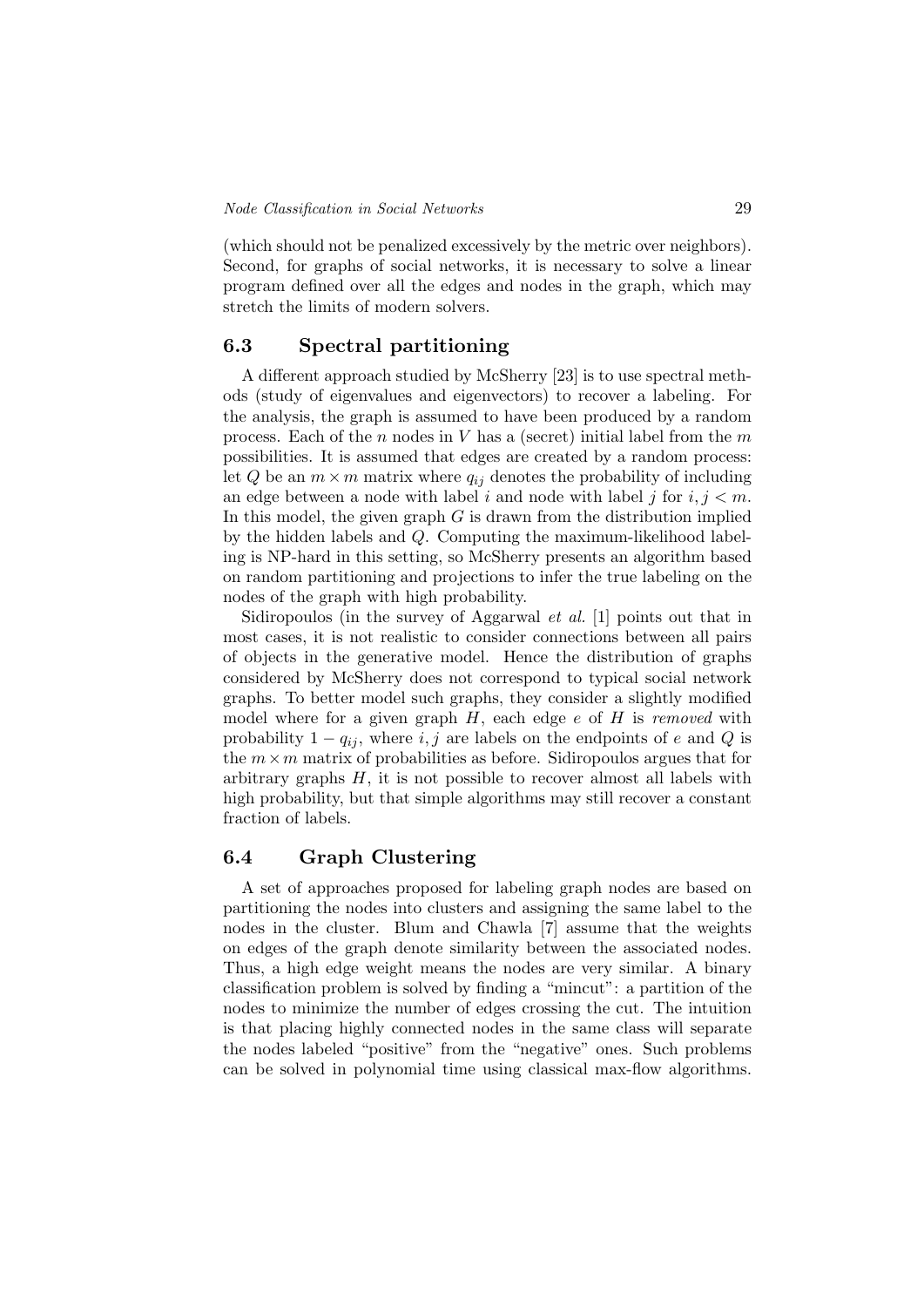This approach is motivated by observing that on certain cases, finding the minimum cut produces the smallest classification error.

Similar ideas are used by Shi and Malik [30], who propose a graph partitioning method for image segmentation. An image is represented as a graph, where a node represented a pixel in the image and the weight on an edge between two nodes represented the similarity between the pixel features (brightness, color etc.). After normalizing the edge weights, it is shown that the solution is equivalent to computing the second smallest eigenvector of a suitable matrix defined using the graph laplacian.

A recently proposed method by Zhou et al. [37] considers partitioning a graph based on both structural and attribute similarity of nodes of the graph. To combine the contribution of both types of feature, Zhou et al.define an attribute augmented graph, where new nodes are introduced for each attribute value. An edge is created between an existing node  $v_i$ and an attribute node if  $v_i$  has the corresponding attribute. To compute similarity between nodes, a distance measure based on a random walk is computed over the augmented graph, as in Section 4. However, rather than assign labels directly from the distribution of nodes reached, the method clusters nodes based on the random walk distance of pairs of nodes, via a method such as k-Medoids. Thus each cluster is assumed to consist of nodes that have similar labels: empirically, this was used to cluster (label) blogs based on political leaning, and researchers based on their research topic.

### 7. Variations on Graph Labeling

In this section, we identify a few generalizations of the graph labeling problem and methods which have been proposed for them.

# 7.1 Dissimilarity in Labels

Goldberg *et al.* [11] make the observation that nodes may link to each other even if they do not have similar labels. Consider the graph in Example 1.2, where an edge represents two videos that are often co-viewed. These videos may represent the two sides of a polarized debate, so the co-viewing relation could indicate that the videos are dissimilar, not similar. This can be formalized by allowing two types of edge, indicating either affinity or disagreement. Goldberg et al.assume that the type of each edge is known. For the case of binary labels, the goal is to find a function f which maps nodes to either the  $+1$  class or the -1 class. This is formalized as trying to minimize the following cost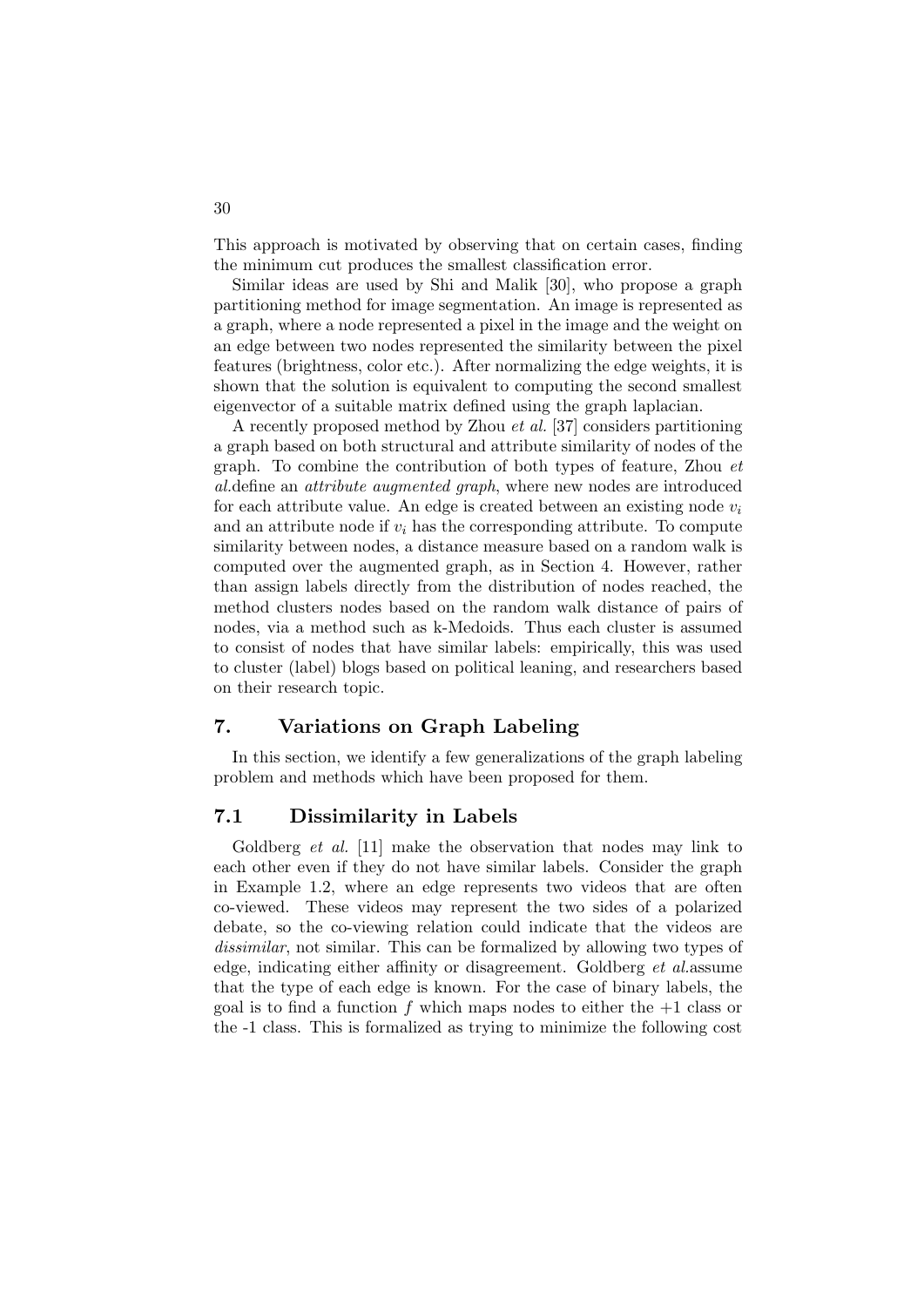function:

$$
\sum_{i,j} w_{ij} (f(v_i) - s_{ij} f(v_j))^2
$$

where  $s_{ij}$  is 1 if edge  $(i, j)$  is a similarity edge and -1 otherwise and  $w_{ij}$  is the edge weight as before. This minimization requires solving a quadratic program to find  $f$  to label the graph. It can be extended to the multi-class setting by introducing a labeling function  $f_k$  for each class. Such programs can be solved for a moderate number of examples (hundreds to thousands) but may not scale to huge graphs.

#### 7.2 Edge Labeling

Thus far in our discussion of graph labeling, we have assumed the weight matrix  $W$  is known, or can be computed directly from node attribute similarity. But in fact the problem of computing edge weights can be abstracted as a problem in itself, to infer labels on edges of a graph. The simplest case is the binary classification problem to label the edges as positive or negative. For instance, in a network of blogs, a user may connect to users with whom they either (broadly) agree or disagree. Leskovec et al. [19] study the problem of classifying edges as positive and negative through the lens of two theories from social science literature: Balance and Status. The balance theory is based on notions such as "the friend of my friend is my friend", "the enemy of my friend is my enemy" etc. to balance the signs on edges within a triad. The status theory asserts that a positive (negative) edge from  $v_i$  to  $v_j$  indicates that the  $v_i$  believes that  $v_j$  has a higher (lower) status that  $v_i$ . Given two edges connecting three users, both models can predict the sign of the third edge, but disagree on some cases. Analyzing real data shows that balance tends to model the case of undirected edges, while status better captures the directed case.

Goyal et al. [13] studied a problem of edge labeling with applications such as viral marketing, where it is useful to know the influence that a user has on his neighbors. The problem is formulated as that of inferring a weight  $0 \leq w_{ij} \leq 1$  on each edge  $(i, j)$ , termed as an influence probability. Specifically, influence is measured in terms of actions performed by neighbors of a user after the user has performed those actions. The authors present static and time-dependent models for learning edge weights.

Krushevskaja and Muthukrishnan [16] formulate a more general edge labeling problem, for arbitrary sets of possible edge labels. Formally, given a graph  $G(V, E)$  with nodes V and edges E, a subset of the edges  $E_l \subset E$  are labeled. A label  $y_i$  on edge  $e_i \in E_l$  is a probability distri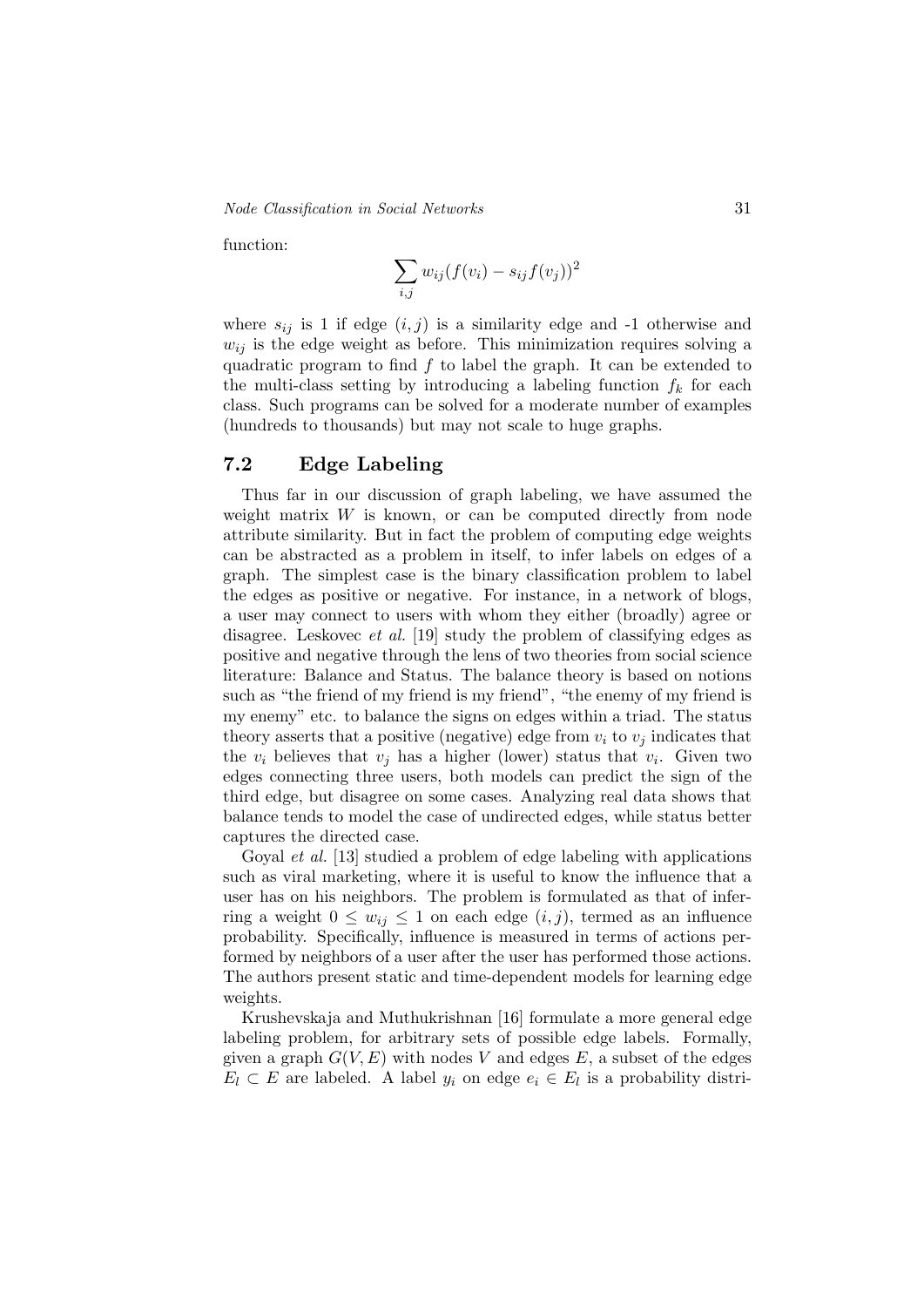bution over the label set  $\mathcal Y$ . The goal is to label all edges in the graph. As an example, consider a social network graph, with users represented by nodes and interactions between users represented by edges in the graph. The set of labels consists of types of interactions such as email, public post, tag in a photo, and video message. A subset of edges are labeled with a probability distribution over the label set. The probability associated with a label, say email, at any edge is the likelihood of the corresponding pair of users interacting by email. Krushevskaja and Muthukrishnan study two algorithms for the edge labeling problem, one in which edge labeling is reduced to node labeling on a line graph, and the other is a direct random walk based approach to edge labeling.

#### 7.3 Label Summarization

In applications involving user generated data, such as tagging videos in YouTube (Example 1.3), a labeling algorithm might choose a nonzero probability for a large number of labels on a given node. Simply picking the most likely few labels is not optimal: the chosen tags may be redundant, picking synonyms and omitting ones which better capture the content. A secondary concern is that computing the final label distribution is more costly if the algorithm has to store a complete label distribution for each node at each intermediate step. Given this motivation, Bhagat et al. [6] formulate a space-constrained variant of the graph labeling problem, where each node has space to store at most  $k$ labels and associated weights. That is, given a partially labeled graph, the goal is to output a label summary of size  $k$  at each node.

The simplest approach to solving the space-constrained labeling problem is to perform one of the graph labeling methods discussed earlier, and to prune each computed distribution to have only k labels. A more sophisticated approach is to summarize label distributions using the semantic relationship among labels, modeled as a hierarchy over the label set. Now the goal is to choose  $k$  appropriate labels from the hierarchy to best represent the computed distribution at each step. Such algorithms can run in small space, requiring space proportional to the number of labels in the neighborhood at any node.

## 8. Concluding Remarks

The problem of graph labeling has been defined and addressed in many works over the last 15 years, prompted by the growth of large networks such as the web, social networks, and other social media. In this chapter, we have surveyed the main lines of work, based on iterative methods and random walks, as well as several variations. When viewed from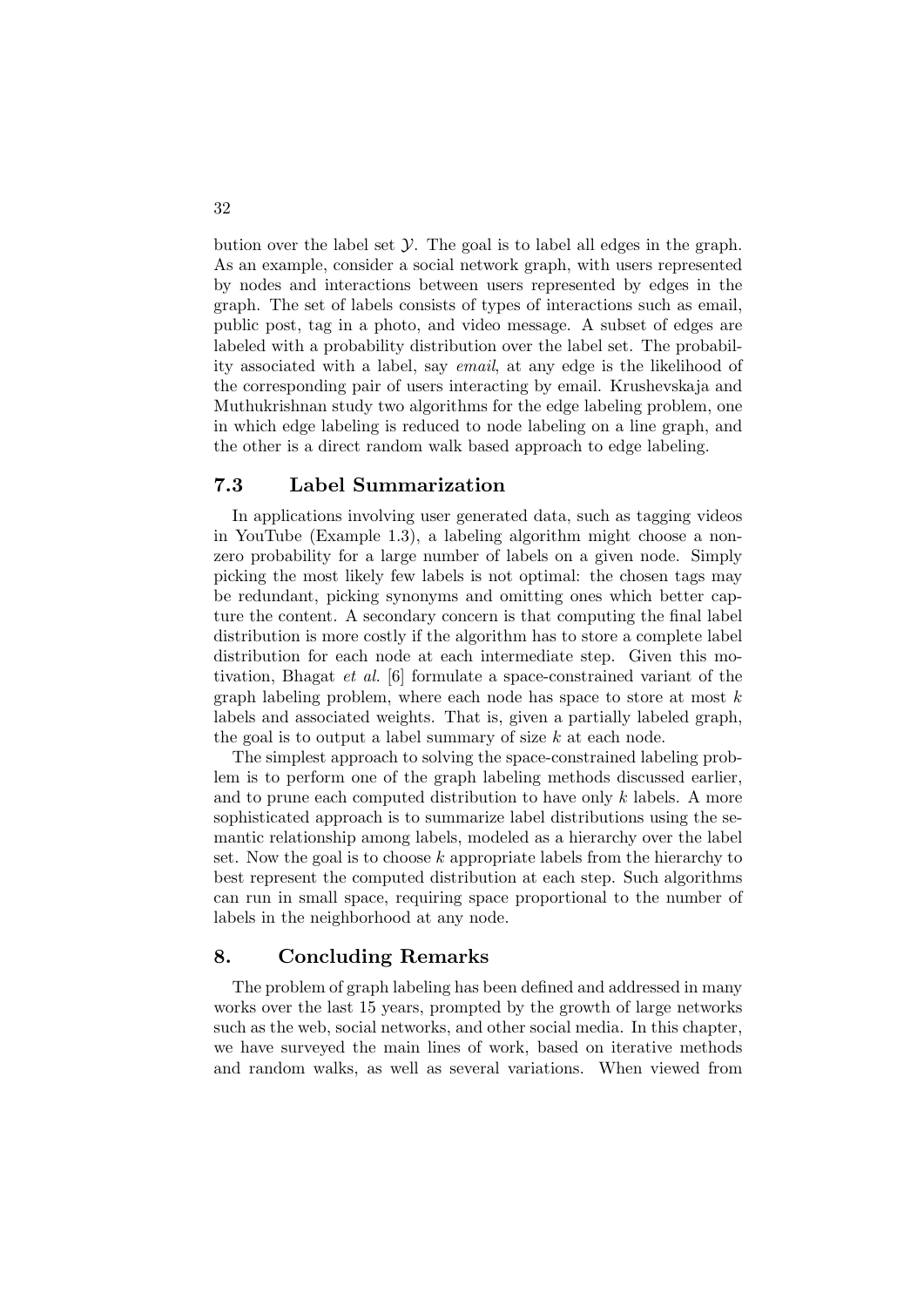the right perspective, there is a surprising commonality between many methods: the methods discussed in Section 4, and several of the methods in Section 3 can all be seen as generating the labeling from the occupancy probabilities of a random walk over the graph. The universality of this concept, which may not have been obvious from the original papers, can be motivated from both linear algebraic and optimization considerations.

Future Directions and Challenges. Having surveyed so many approaches to this problem, we step back to ask the question, "Given a partially labeled graph, do we know how to generate labels for the other nodes?". The short answer to this question is "no". Partly this is because the problem is underspecified: unless we make strong assumptions about the process that generates a true but hidden labeling, we are unable to prove any theorems which quantify the quality of any inferred labeling. So, as with other problems in the machine learning world, we should seek to evaluate solutions, by withholding some known labels and comparing the imputed labels on these nodes. Here, we enounter two limitations in the current literature. Firstly, some proposed methods do not scale up to the large graphs that result from the motivating social network setting, and have only been tested on graphs of a few thousand nodes or not at all. Secondly, for those techniques which do scale, there has been little attempt to compare multiple methods on the same baseline. A step in the right direction is the work of Macskassy and Provost [22], which compares multiple methods on relatively small data sets (hundreds to thousands of nodes).

Given these shortcomings, we identify the following challenges for the area:

- The random walk and iterative approaches have the advantage of being easy to implement and distribute via Map-Reduce. A next step is to provide baseline implementations of several of these methods, and to evaluate them across a common test set of large graphs derived from social networks to compare the behavior.
- Other methods suggested based on classical graph algorithms, combinatorial optimization, and spectral properties have not yet been tested on the large graphs which arise in from social networks. A natural next step is to understand how well approaches such as metric labeling, spectral partitioning and inference perform at this task, in terms of both accuracy and scalability. In particular, can they be implemented within the Map-Reduce framework?
- The complex models which arise from relational learning are typically solved by approximate message passing algorithms such as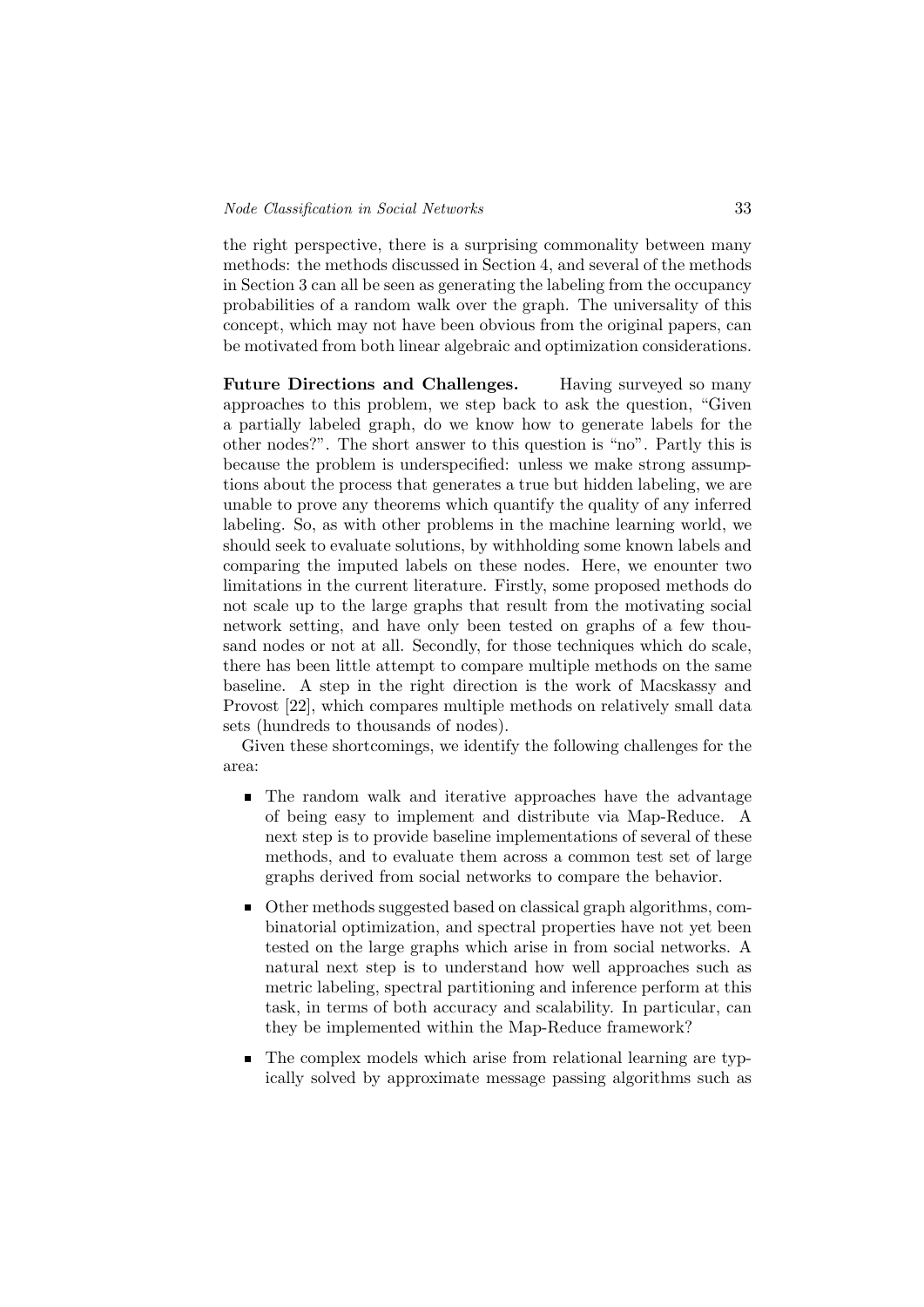loopy belief propagation. Are there special cases of these models for which the LBP solution coincides with a known iterative algorithm? This would show a novel connection between these approaches.

- It is open to see if new algorithms can be developed which combine aspects from multiple different labeling methods to achieve a labeling which is better than that from any individual method (i.e. hybrid algorithms).
- Many methods are motivated based on hypotheses about what links are present: homophily, co-citation regularity, balance, status etc. To what extent can these hypotheses be tested within large scale data?

Further Reading. Several other sources have discussed different aspects of the graph labeling problem and its generalizations. As mentioned in Section 4.2, the survey by Bengio et al. [4] relates the semisupervised learning methods in the context of optimizing a quadratic cost function.

The survey of Sen et al. [29] compares various graph labeling methods including ICA and relational learning method RMN that uses LBP. They empirically compare the methods on document classification tasks and show that the simple ICA method is the most efficient. The authors note that although in some experiments LBP had better labeling accuracy than ICA, but learning the parameters for the method is not trivial. Macskassy and Provost [22] survey different approaches, and give empirical comparisons on some web-based data sets. The tutorial of Neville and Provost [27] presents the machine learning perspective, and has slides and a reading list available.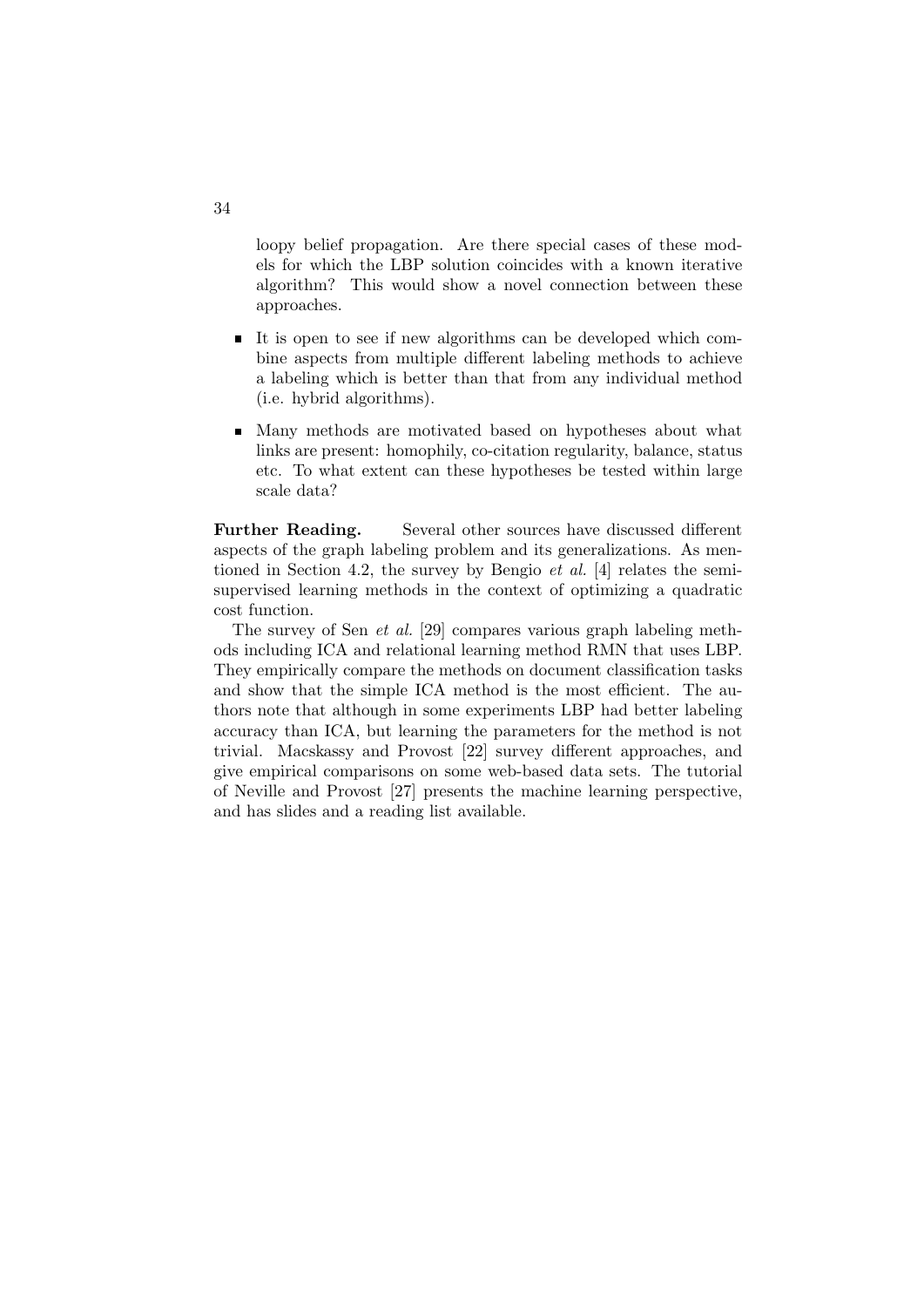# References

- [1] G. Aggarwal, N. Ailon, F. Constantin, E. Even-Dar, J. Feldman, G. Frahling, M. R. Henzinger, S. Muthukrishnan, N. Nisan, M. Pal, M. Sandler, and A. Sidiropoulos. Theory research at google. ACM SIGACT News archive, 39, 2008.
- [2] A. Azran. The rendezvous algorithm: Multiclass semi-supervised learning with markov random walks. In ICML, 2007.
- [3] S. Baluja, R. Seth, D. Sivakumar, Y. Jing, J. Yagnik, S. Kumar, D. Ravichandran, and M. Aly. Video suggestion and discovery for youtube: Taking random walks through the view graph. In WWW, 2008.
- [4] Y. Bengio, O. Delalleau, and N. Le Roux. Label propagation and quadratic criterion. In O. Chapelle, B. Schölkopf, and A. Zien, editors, Semi-Supervised Learning, pages 193–216. MIT Press, 2006.
- [5] S. Bhagat, G. Cormode, and I. Rozenbaum. Applying link-based classification to label blogs. In Joint 9th WEBKDD and 1st SNA-KDD Workshop, 2007.
- [6] S. Bhagat, S. Muthukrishnan, and D. Sivakumar. Hierarchical probabilistic node labeling, 2010. Manuscript.
- [7] A. Blum and S. Chawla. Learning from labeled and unlabeled data using graph mincuts. In ICML, 2001.
- [8] S. Chakrabarti, B. Dom, and P. Indyk. Enhanced hypertext categorization using hyperlinks. In ACM SIGMOD, 1998.
- [9] J. Dean and S. Ghemawat. Mapreduce: Simplified data processing on large clusters. In OSDI, 2004.
- [10] N. Friedman, L. Getoor, D. Koller, and A. Pfeffer. Learning probabilistic relational models. In IJCAI, 1999.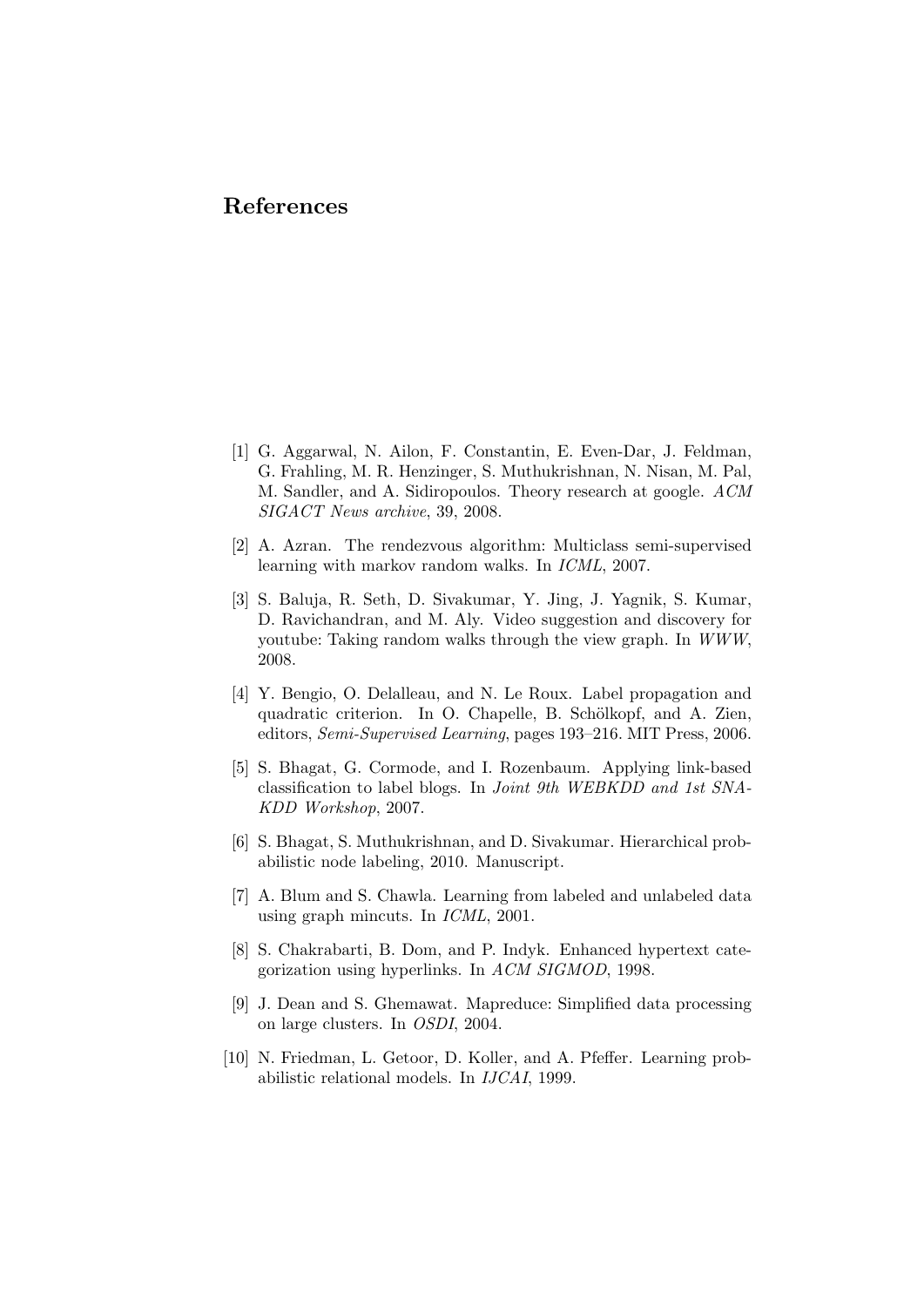- [11] A. B. Goldberg, X. Zhu, and S. Wright. Dissimilarity in graph-based semisupervised classification. In Eleventh International Conference on Artificial Intelligence and Statistics (AISTATS), 2007.
- [12] G. H. Golub and C. F. Van Loan. Matrix computations (3rd ed.). Johns Hopkins University Press, 1996.
- [13] A. Goyal, F. Bonchi, and L. V. S. Lakshmanan. Learning influence probabilities in social networks. In WSDM, 2010.
- [14] G. Jeh and J. Widom. Scaling personalized web search. In WWW, 2003.
- [15] J. Kleinberg and E. Tardos. Approximation algorithms for classification problems with pairwise relationships: Metric labeling and markov random fields. In FOCS, 1999.
- [16] D. Krushevskaja and S. Muthukrishnan. Inferring multi-labels on relationships, 2010. Manuscript.
- [17] A. N. Langville and C. D. Meyer. The use of linear algebra by web search engines. IMAGE Newsletter, 33:2–6, December 2004.
- [18] A. Lenhart and M. Madden. Teens, privacy and online social networks. http://www.pewinternet.org/Reports/2007/ Teens-Privacy-and-Online-Social-Networks.aspx, 2007.
- [19] J. Leskovec, D. Huttenlocher, and J. Kleinberg. Predicting positive and negative links in online social networks. In WWW, 2010.
- [20] Q. Lu and L. Getoor. Link-based classification. In ICML, 2003.
- [21] S. A. Macskassy and F. Provost. A simple relational classifier. In MRDM Workshop, SIGKDD, 2003.
- [22] Sofus A. Macskassy and Foster Provost. Classification in networked data: A toolkit and a univariate case study. *Journal of Machine* Learning, 8:935–983, May 2007.
- [23] F. McSherry. Spectral partitioning of random graphs. In FOCS, 2001.
- [24] S. Muthukrishnan, B. Ghosh, and M. H. Schultz. First- and secondorder diffusive methods for rapid, coarse, distributed load balancing. Theory Comput. Syst., 31(4), 1998.
- [25] S. Muthukrishnan and T. Suel. Second-order methods for distributed approximate single- and multicommodity flow. In RAN-DOM, 1998.